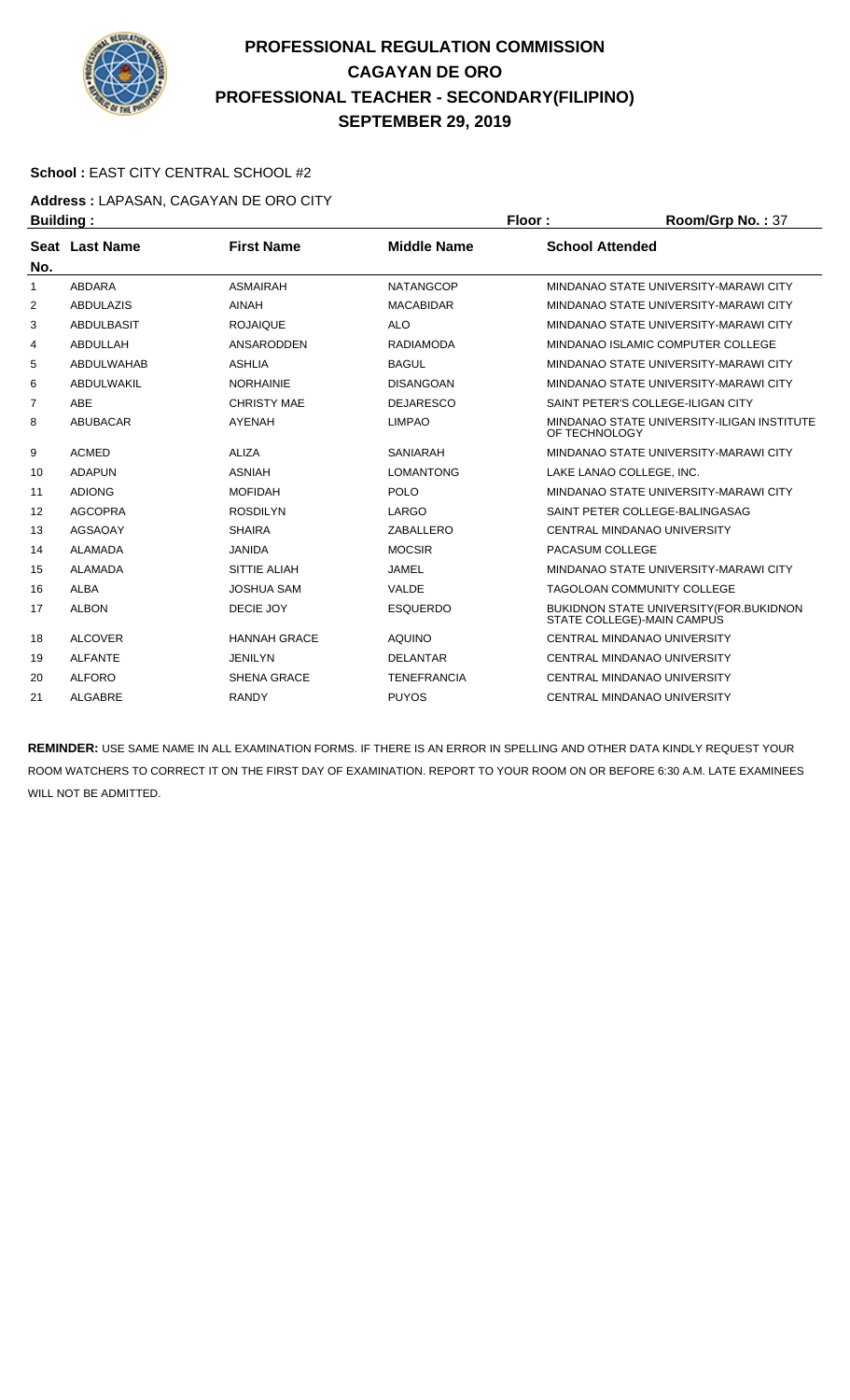

#### **School :** EAST CITY CENTRAL SCHOOL #2

**Address :** LAPASAN, CAGAYAN DE ORO CITY **Building : Floor : Room/Grp No. :** 38

| ,,,,,,,,,, |                   |                      |                    |                                                                       |
|------------|-------------------|----------------------|--------------------|-----------------------------------------------------------------------|
| No.        | Seat Last Name    | <b>First Name</b>    | <b>Middle Name</b> | <b>School Attended</b>                                                |
| 1          | ALI               | <b>JAMAILYN</b>      | <b>SULTAN</b>      | PACASUM COLLEGE                                                       |
| 2          | ALI               | <b>RAFSANJAN</b>     | <b>AMPASO</b>      | MINDANAO STATE UNIVERSITY-ILIGAN INSTITUTE<br>OF TECHNOLOGY           |
| 3          | <b>ALIAS</b>      | <b>ETHEL MARY</b>    | <b>AVILA</b>       | <b>XAVIER UNIVERSITY</b>                                              |
| 4          | <b>ALIBASHER</b>  | ADELAIDA             | <b>MACAOMBAO</b>   | MINDANAO STATE UNIVERSITY-MARAWI CITY                                 |
| 5          | <b>ALIGA</b>      | <b>MARIEL</b>        | <b>SARENTO</b>     | BUKIDNON STATE UNIVERSITY (FOR BUKIDNON<br>STATE COLLEGE)-MAIN CAMPUS |
| 6          | <b>ALIMA</b>      | <b>CRISTY MAE</b>    | VILLAFRANCA        | CENTRAL MINDANAO UNIVERSITY                                           |
| 7          | <b>AMAIROMAG</b>  | <b>MERHANAH</b>      | PETI-ILAN          | MINDANAO STATE UNIVERSITY-MARAWI CITY                                 |
| 8          | <b>AMARANTE</b>   | <b>MIRJANA MARIE</b> | <b>BACULANTA</b>   | CHRIST THE KING COLLEGE-GINGOOG CITY                                  |
| 9          | AMER              | <b>JAMAL</b>         | <b>MATUAN</b>      | MINDANAO STATE UNIVERSITY-MARAWI CITY                                 |
| 10         | <b>AMPUAN</b>     | <b>MUHAMMAD</b>      | <b>AMAI-KURUT</b>  | <b>MARAWI ISLAMIC COLLEGE</b>                                         |
| 11         | <b>AMRONA</b>     | <b>NAFISA</b>        | <b>REGARO</b>      | SOUTHERN MINDANAO COLLEGES                                            |
| 12         | <b>ANDALE</b>     | ROFIELYN JOY         | <b>AQUITA</b>      | JOSEFINA H. CERILLES STATE COLLEGE-MAIN-<br>MATI(JHCPC)               |
| 13         | <b>ANDRIN</b>     | <b>DOMINICA</b>      | DAHUNAN            | CAGAYAN DE ORO COLLEGE                                                |
| 14         | ANGCOLO           | ANNELYN              | <b>MACARIMBANG</b> | <b>BALABAGAN TRADE SCHOOL</b>                                         |
| 15         | ANIEGO            | <b>ADLIAH</b>        | <b>MACARIMBANG</b> | MINDANAO STATE UNIVERSITY-MARAWI CITY                                 |
| 16         | ANSIHAGAN         | <b>ELVERA</b>        | <b>MURELLO</b>     | GINGOOG CITY JUNIOR COLLEGE                                           |
| 17         | <b>ANTIOLA</b>    | <b>HANNA LEI</b>     | <b>CAILING</b>     | CHRIST THE KING COLLEGE-GINGOOG CITY                                  |
| 18         | <b>ANTIPUESTO</b> | <b>FRINIEL</b>       | ECO                | <b>CENTRAL MINDANAO UNIVERSITY</b>                                    |
| 19         | <b>APORDO</b>     | <b>LOLET</b>         | <b>CABALONA</b>    | CENTRAL MINDANAO UNIVERSITY                                           |
| 20         | <b>AQUIATAN</b>   | <b>RUBY</b>          | <b>REDONDO</b>     | SAINT PETER COLLEGE-BALINGASAG                                        |
| 21         | ARAGASI           | <b>ASHLEMA</b>       | <b>MAMENTING</b>   | <b>LANAO EDUCATIONAL INSTITUTE</b>                                    |
|            |                   |                      |                    |                                                                       |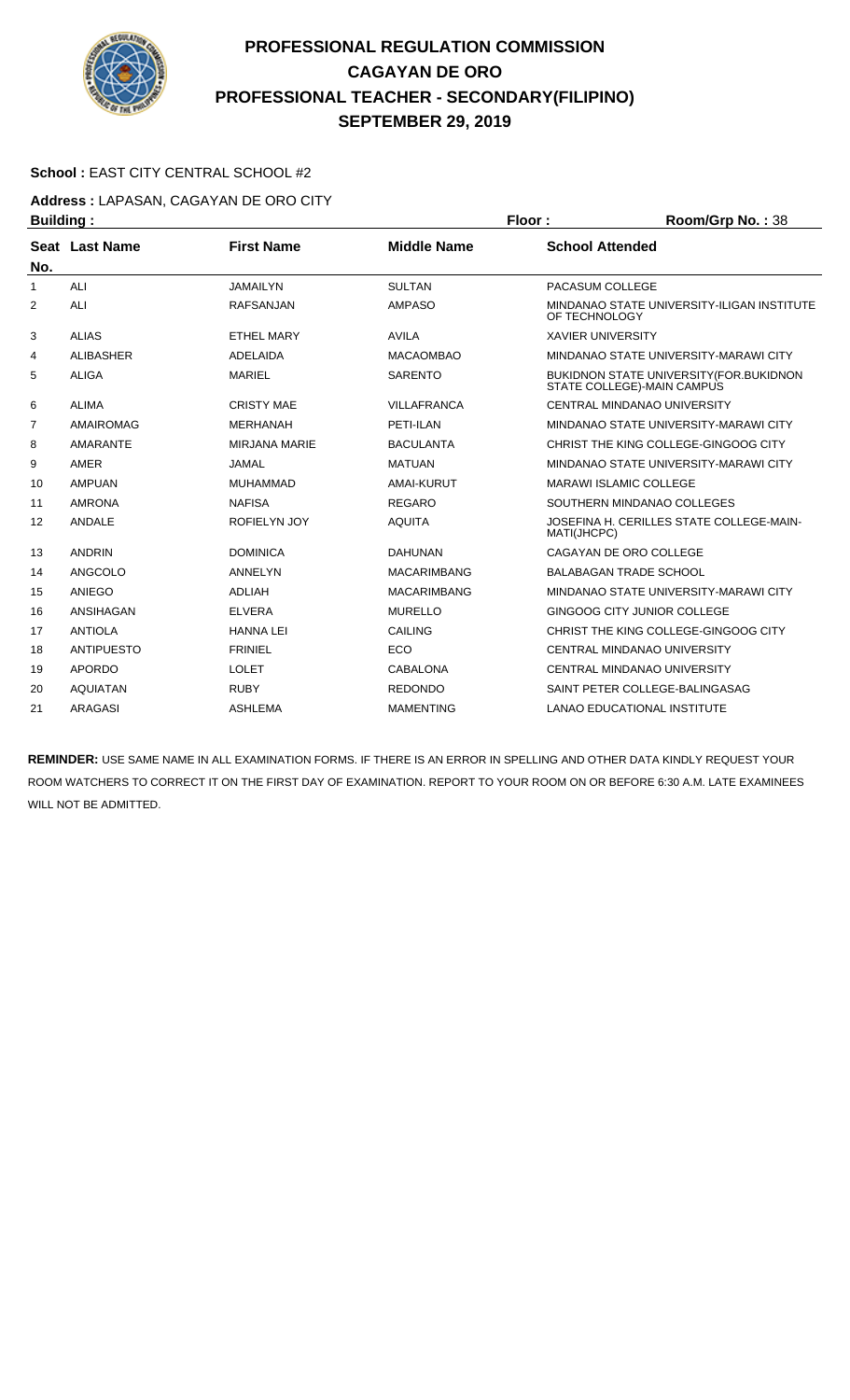

#### **School :** EAST CITY CENTRAL SCHOOL #2

**Address :** LAPASAN, CAGAYAN DE ORO CITY **Building : Floor : Room/Grp No. : 39** 

| sananig i      |                  |                      |                    |                                                                        |
|----------------|------------------|----------------------|--------------------|------------------------------------------------------------------------|
| No.            | Seat Last Name   | <b>First Name</b>    | <b>Middle Name</b> | <b>School Attended</b>                                                 |
| 1              | ARAWE            | <b>JESSA</b>         | <b>DAGANGON</b>    | GINGOOG CITY JUNIOR COLLEGE                                            |
| 2              | <b>ARMADA</b>    | <b>JHON MARK</b>     | <b>EVANGELISTA</b> | <b>TAGOLOAN COMMUNITY COLLEGE</b>                                      |
| 3              | <b>ARTAJO</b>    | <b>ELSA</b>          | <b>GANZAN</b>      | SAINT PETER COLLEGE-BALINGASAG                                         |
| 4              | AWID             | ABDULWAJED           | <b>BONSALAGAN</b>  | MINDANAO ISLAMIC COMPUTER COLLEGE                                      |
| 5              | <b>AYO</b>       | <b>ASLANI</b>        | <b>ARINDIG</b>     | MINDANAO STATE UNIVERSITY-MARAWI CITY                                  |
| 6              | <b>BABIA</b>     | <b>IVY JANE</b>      | <b>GAMOROT</b>     | <b>XAVIER UNIVERSITY</b>                                               |
| $\overline{7}$ | <b>BACABIS</b>   | <b>KINAN CRIZ</b>    | CANEOS             | SAINT PETER COLLEGE-BALINGASAG                                         |
| 8              | <b>BADIO</b>     | <b>JALILLAH</b>      | <b>TOCALO</b>      | <b>TAGOLOAN COMMUNITY COLLEGE</b>                                      |
| 9              | <b>BAEÑA</b>     | <b>JANEZEL</b>       | CAGAS              | BUKIDNON STATE UNIVERSITY (FOR. BUKIDNON<br>STATE COLLEGE)-MAIN CAMPUS |
| 10             | <b>BAGAIPO</b>   | SHEILLA MAE          | <b>LUSTERIO</b>    | GINGOOG CITY JUNIOR COLLEGE                                            |
| 11             | <b>BAGONGON</b>  | NIÑA KHRIZYL MAE     | <b>INDOSO</b>      | CAPITOL UNIVERSITY (for.CAGAYAN CAPITOL<br>COLL.)                      |
| 12             | <b>BAJARIAS</b>  | <b>VICTORIA JEAN</b> | <b>BAOY</b>        | SAINT RITA'S COLLEGE-BALINGASAG                                        |
| 13             | <b>BAJUNAID</b>  | <b>ASNIA</b>         | <b>LANTO</b>       | MINDANAO STATE UNIVERSITY-MARAWI CITY                                  |
| 14             | <b>BALABAG</b>   | <b>JESSA</b>         | ZABALLERO          | LOURDES COLLEGE                                                        |
| 15             | <b>BALAGTAS</b>  | <b>GLORY BELLE</b>   | <b>PRETE</b>       | LA SALLE UNIVERSITY (for.IMMA.CONCEPCION-LA<br>SALLE)                  |
| 16             | <b>BALANGI</b>   | <b>HANIYA</b>        | <b>SAMBITORY</b>   | MINDANAO STATE UNIVERSITY-MARAWI CITY                                  |
| 17             | <b>BALASABAS</b> | <b>DOMINADOR JR</b>  | <b>ALIBIADO</b>    | CAGAYAN DE ORO COLLEGE                                                 |
| 18             | <b>BALASABAS</b> | <b>JAMES</b>         | <b>TEK-ING</b>     | GINGOOG CITY JUNIOR COLLEGE                                            |
| 19             | <b>BALIAMEN</b>  | <b>HEDJARA</b>       | <b>USMAN</b>       | JAMIATU MUSLIM MINDANAO                                                |
| 20             | <b>BALINGIT</b>  | <b>RENE DALE</b>     | <b>MACAMAY</b>     | GINGOOG CITY JUNIOR COLLEGE                                            |
| 21             | <b>BALUNAN</b>   | <b>BENJIE</b>        | <b>MASUANGAT</b>   | NORTHERN CEBU COLLEGE                                                  |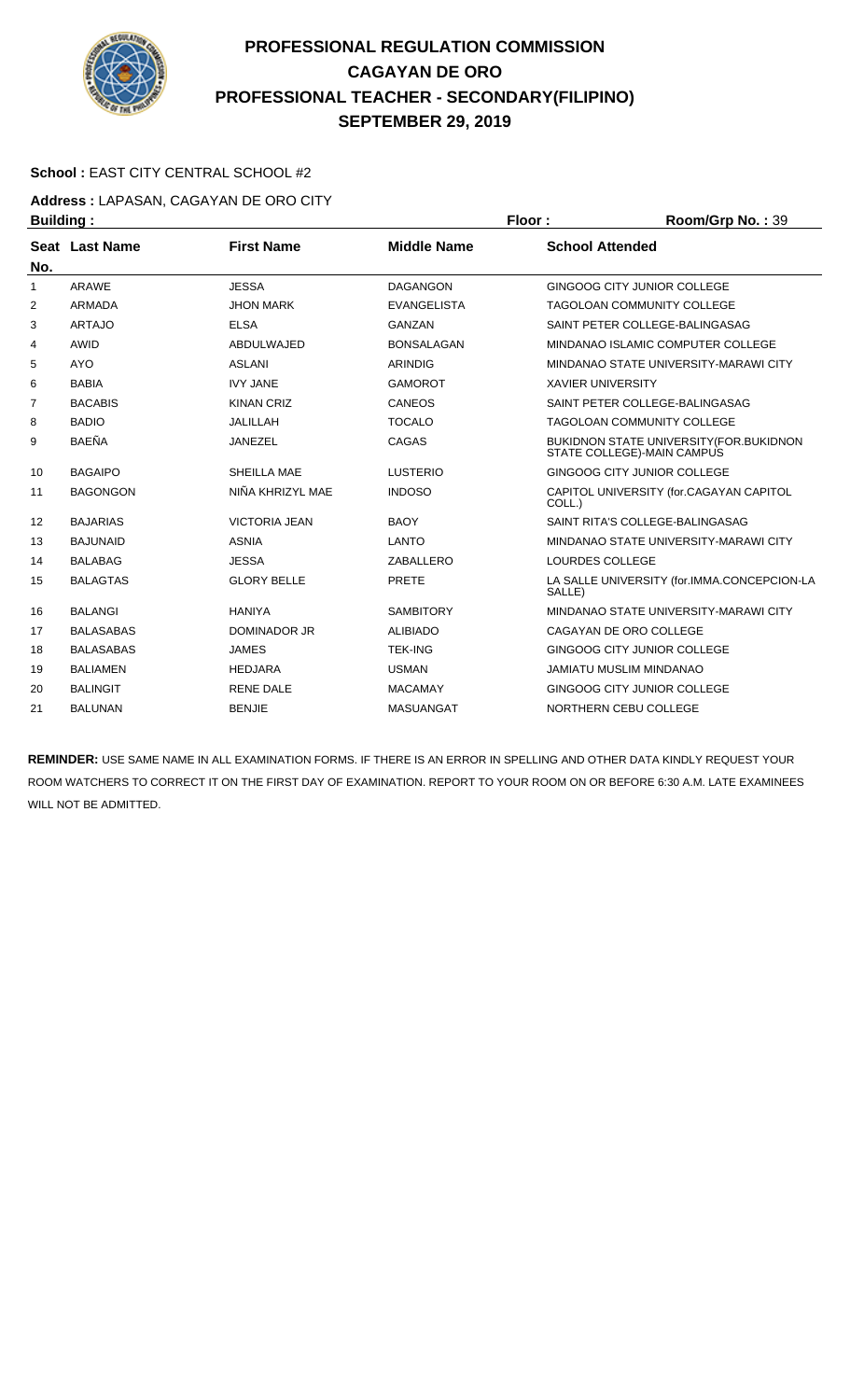

#### **School :** EAST CITY CENTRAL SCHOOL #2

**Address :** LAPASAN, CAGAYAN DE ORO CITY **Building : Floor : Floor : Room/Grp No. :** 40

|              | .                  |                                             |                    |                                                                              |
|--------------|--------------------|---------------------------------------------|--------------------|------------------------------------------------------------------------------|
| No.          | Seat Last Name     | <b>First Name</b>                           | <b>Middle Name</b> | <b>School Attended</b>                                                       |
| $\mathbf{1}$ | <b>BANDIVAS</b>    | <b>TESSIE</b>                               | <b>RIVERA</b>      | SAINT VINCENT COLLEGE-DIPOLOG CITY                                           |
| 2            | <b>BANGCO</b>      | <b>MARICHU</b>                              | <b>GABUNILAS</b>   | BUKIDNON STATE UNIVERSITY (FOR. BUKIDNON<br>STATE COLLEGE)-MAIN CAMPUS       |
| 3            | <b>BARING</b>      | <b>CHARESS</b>                              | <b>ANGUS</b>       | MISAMIS UNIVERSITY-OZAMIS CITY                                               |
| 4            | <b>BASEO</b>       | <b>LOIN</b>                                 | <b>PADILLA</b>     | MINDANAO STATE UNIVERSITY-MARAWI CITY                                        |
| 5            | <b>BASHER</b>      | <b>AINNIE</b>                               | <b>MANGORANDA</b>  | MINDANAO STATE UNIVERSITY-MARAWI CITY                                        |
| 6            | <b>BASHER</b>      | <b>NORHAMIDAH</b>                           | <b>MAMAONTE</b>    | MINDANAO STATE UNIVERSITY-MARAWI CITY                                        |
| 7            | BATUWA-AN          | <b>NASHIBA</b>                              | <b>MITUMUG</b>     | MINDANAO STATE UNIVERSITY-MARAWI CITY                                        |
| 8            | <b>BEIMEN</b>      | LEIZEL                                      | CARPIO             | <b>TAGOLOAN COMMUNITY COLLEGE</b>                                            |
| 9            | <b>BENTUZAL</b>    | <b>MARY ELIEZA</b>                          | <b>ROMOROSA</b>    | <b>XAVIER UNIVERSITY</b>                                                     |
| 10           | <b>BIENES</b>      | <b>MARY CHRISTELLE</b><br><b>CONCEPCION</b> | <b>CAUMBAN</b>     | <b>BUKIDNON STATE UNIVERSITY (FOR.BUKIDNON</b><br>STATE COLLEGE)-MAIN CAMPUS |
| 11           | <b>BISTON</b>      | <b>JANIZAH</b>                              | <b>PAMALOY</b>     | PACASUM COLLEGE                                                              |
| 12           | <b>BOISAN</b>      | <b>SITTIENOR</b>                            | <b>LAO</b>         | <b>JAMIATU MUSLIM MINDANAO</b>                                               |
| 13           | <b>BOKABO</b>      | <b>JOY JASMIN</b>                           | <b>SEGUMPAN</b>    | <b>TAGOLOAN COMMUNITY COLLEGE</b>                                            |
| 14           | <b>BONGCARAWAN</b> | <b>NORAISA</b>                              | <b>HADJINOR</b>    | SOUTHEASTERN COLLEGE OF PADADA                                               |
| 15           | <b>BUCIO</b>       | <b>MAY CHRISTINE</b>                        | <b>VALLAR</b>      | <b>TAGOLOAN COMMUNITY COLLEGE</b>                                            |
| 16           | <b>BUCOL</b>       | <b>RHODALYN</b>                             | <b>GANOB</b>       | <b>TAGOLOAN COMMUNITY COLLEGE</b>                                            |
| 17           | <b>BUNSA</b>       | <b>JOBAIRAH</b>                             | SANGCOPAN          | MINDANAO STATE UNIVERSITY-MARAWI CITY                                        |
| 18           | <b>BUSARA</b>      | <b>APIPA</b>                                | <b>MAGUMPARA</b>   | UNIVERSITY OF THE VISAYAS-CEBU CITY                                          |
| 19           | <b>CABAHUG</b>     | <b>NOVIGEN</b>                              | <b>DALUMBAR</b>    | <b>BALABAGAN TRADE SCHOOL</b>                                                |
| 20           | <b>CABARLES</b>    | <b>ANALYN</b>                               | <b>VILLASTIQUE</b> | BUKIDNON STATE UNIVERSITY (FOR. BUKIDNON<br>STATE COLLEGE)-MAIN CAMPUS       |
| 21           | <b>CACAY</b>       | <b>ARCELY</b>                               | <b>IDAGAN</b>      | BUKIDNON STATE UNIVERSITY (FOR. BUKIDNON<br>STATE COLLEGE)-MAIN CAMPUS       |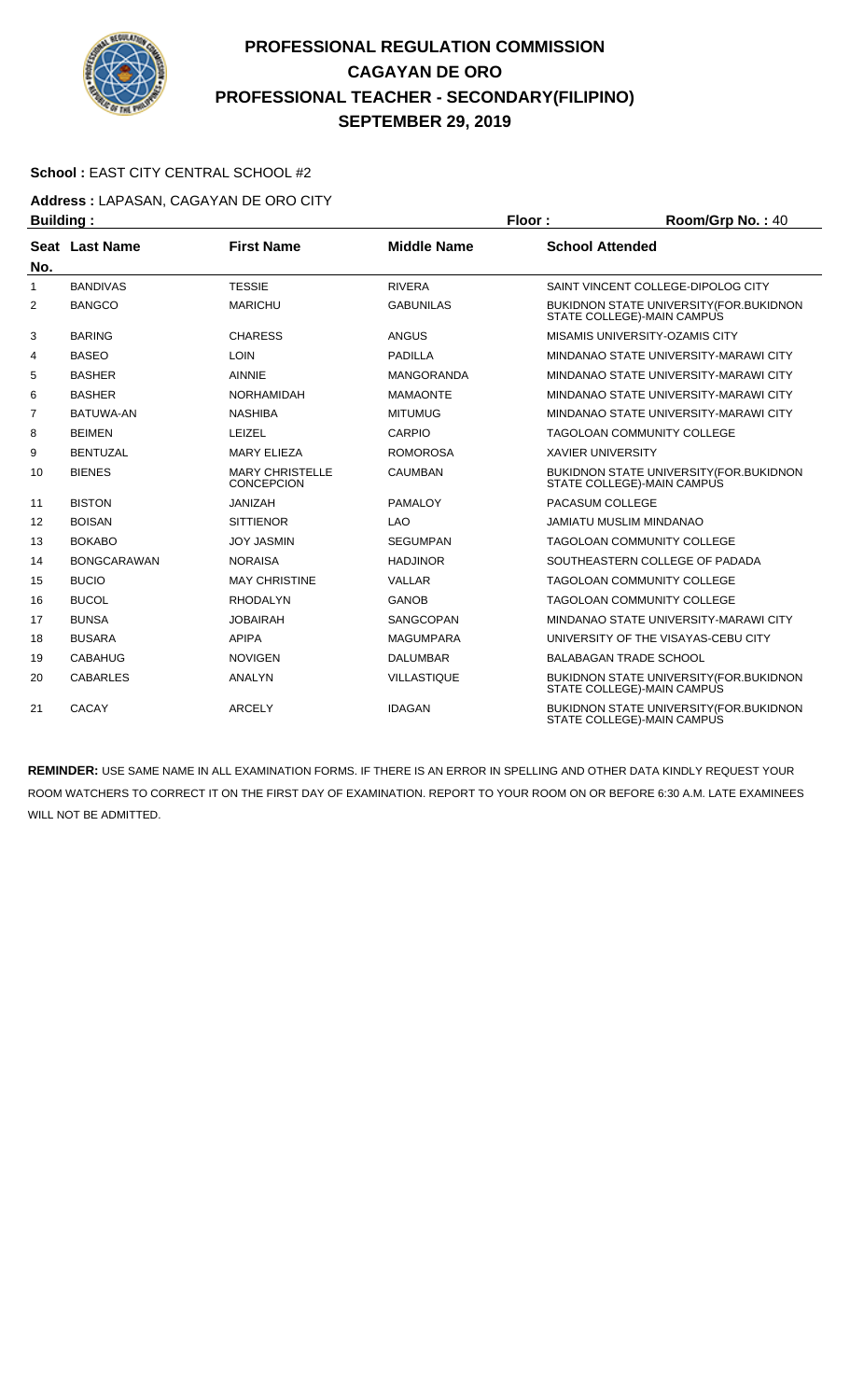

#### **School :** EAST CITY CENTRAL SCHOOL #2

**Address :** LAPASAN, CAGAYAN DE ORO CITY **Building : Floor : Room/Grp No. : 41** 

|                | .                |                     |                    |                                                   |
|----------------|------------------|---------------------|--------------------|---------------------------------------------------|
| No.            | Seat Last Name   | <b>First Name</b>   | <b>Middle Name</b> | <b>School Attended</b>                            |
| 1              | <b>CAGATA</b>    | <b>SYLVIA</b>       | <b>BAUTISTA</b>    | GINGOOG CITY JUNIOR COLLEGE                       |
| 2              | <b>CAGATIN</b>   | <b>MAEBELLE</b>     | <b>TAPAY</b>       | THE NEW EL SALVADOR COLLEGES                      |
| 3              | <b>CAGMAT</b>    | <b>MYRA CHELL</b>   | <b>SABIO</b>       | LOURDES COLLEGE                                   |
| 4              | <b>CAHAR</b>     | RAYE-NORAMA         | SAID               | MINDANAO STATE UNIVERSITY-MARAWI CITY             |
| 5              | <b>CAIRODEN</b>  | <b>ROFAIDA</b>      | SANGCOPAN          | MINDANAO STATE UNIVERSITY-MARAWI CITY             |
| 6              | CALI             | <b>KHADIJA</b>      | <b>MUDAG</b>       | MINDANAO STATE UNIVERSITY-MARAWI CITY             |
| $\overline{7}$ | CALIPAYAN        | <b>MARIA ELANIE</b> | <b>SENO</b>        | TAGOLOAN COMMUNITY COLLEGE                        |
| 8              | <b>CAMILO</b>    | <b>NOJUMAH</b>      | CASAD              | JAMIATU MUSLIM MINDANAO                           |
| 9              | <b>CAMPONG</b>   | <b>ASLEAH</b>       | ANDRADE            | MINDANAO STATE UNIVERSITY-MARAWI CITY             |
| 10             | <b>CANASA</b>    | <b>BROOK SHIELD</b> |                    | SAINT PETER COLLEGE-BALINGASAG                    |
| 11             | <b>CANIOS</b>    | <b>REZYL</b>        | <b>LUNGAY</b>      | CAPITOL UNIVERSITY (for.CAGAYAN CAPITOL<br>COLL.) |
| 12             | <b>CANTOS</b>    | <b>ANNALIE</b>      | <b>PADING</b>      | TAGOLOAN COMMUNITY COLLEGE                        |
| 13             | <b>CAPIN</b>     | <b>ROSITA</b>       | <b>TOLOD</b>       | CENTRAL MINDANAO UNIVERSITY                       |
| 14             | <b>CARINLAY</b>  | <b>REA</b>          | <b>PEREZ</b>       | DON CARLOS POLYTECHNIC COLLEGE                    |
| 15             | <b>CARIS</b>     | <b>HEDJARAH</b>     | <b>HADJI OMAR</b>  | MINDANAO STATE UNIVERSITY-MARAWI CITY             |
| 16             | <b>CASANES</b>   | <b>CHARES</b>       | <b>GELLA</b>       | MISAMIS UNIVERSITY-OZAMIS CITY                    |
| 17             | CASANOVA         | <b>MARIAN</b>       | SAMONTAÑEZ         | CENTRAL MINDANAO UNIVERSITY                       |
| 18             | CASIÑO           | <b>SEAN LOWIE</b>   | <b>PABAYO</b>      | TAGOLOAN COMMUNITY COLLEGE                        |
| 19             | <b>CASTILLON</b> | <b>WINAVEL</b>      | <b>MOLATO</b>      | SAINT PETER'S COLLEGE-ILIGAN CITY                 |
| 20             | <b>CHUA</b>      | <b>JENNY</b>        | <b>BANTASAN</b>    | CAGAYAN DE ORO COLLEGE                            |
| 21             | <b>COCAMAS</b>   | <b>KRSYTLE</b>      |                    | SAINT RITA'S COLLEGE-BALINGASAG                   |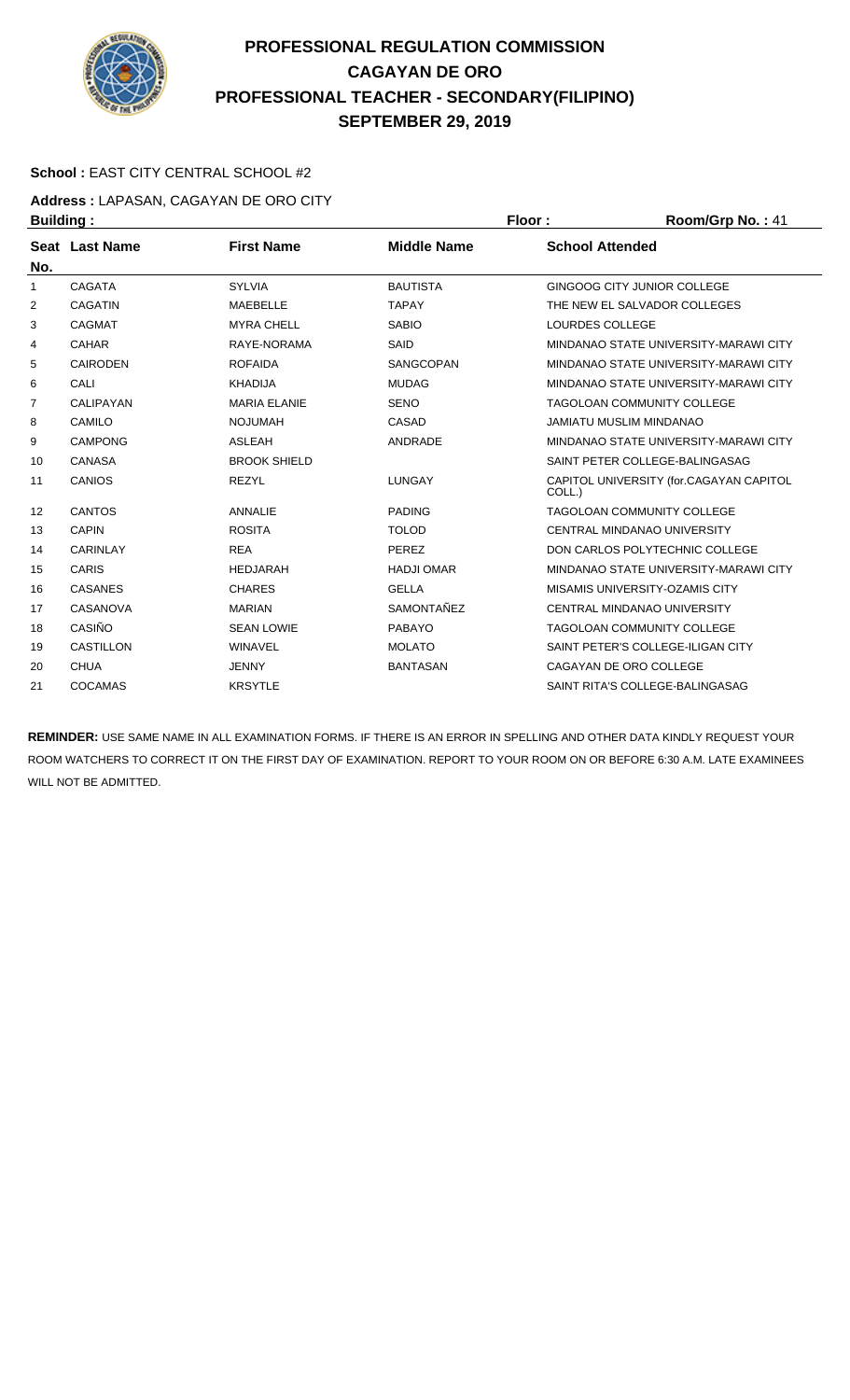

#### School : EAST CITY CENTRAL SCHOOL #2

**Address :** LAPASAN, CAGAYAN DE ORO CITY

| <b>Building:</b> |                   |                           | Floor:             | Room/Grp No.: 42       |                                                                              |
|------------------|-------------------|---------------------------|--------------------|------------------------|------------------------------------------------------------------------------|
|                  | Seat Last Name    | <b>First Name</b>         | <b>Middle Name</b> | <b>School Attended</b> |                                                                              |
| No.              |                   |                           |                    |                        |                                                                              |
| $\mathbf{1}$     | <b>CODIBAN</b>    | <b>JEANILYN</b>           | <b>SAYSON</b>      |                        | <b>TAGOLOAN COMMUNITY COLLEGE</b>                                            |
| $\overline{2}$   | <b>COLANGGO</b>   | <b>JOSUA</b>              | <b>SALIH</b>       |                        | MISAMIS UNIVERSITY-OZAMIS CITY                                               |
| 3                | COLE              | <b>ERMALYN</b>            | <b>SALON</b>       | OF TECHNOLOGY          | MINDANAO STATE UNIVERSITY-ILIGAN INSTITUTE                                   |
| 4                | CONEJERO          | LENIE                     | <b>MARCHAN</b>     |                        | MINDANAO STATE UNIVERSITY-MARAWI CITY                                        |
| 5                | COVELO            | <b>CRISTOPHER FRANCIS</b> | <b>GANDINAO</b>    |                        | <b>BUKIDNON STATE UNIVERSITY - SALAY</b><br><b>EXTERNAL STUDIES CENTER</b>   |
| 6                | DAG-UMAN          | <b>MARIA KRISTINE</b>     |                    |                        | SAINT RITA'S COLLEGE-BALINGASAG                                              |
| $\overline{7}$   | <b>DAGUPLO</b>    | <b>DONALYN</b>            | <b>DACILLO</b>     |                        | <b>BUKIDNON STATE UNIVERSITY (FOR.BUKIDNON</b><br>STATE COLLEGE)-MAIN CAMPUS |
| 8                | <b>DAHAN</b>      | KIM CHESTER               | <b>CASTIGON</b>    |                        | DON CARLOS POLYTECHNIC COLLEGE                                               |
| 9                | <b>DALAING</b>    | <b>ANALYN</b>             | <b>BANGONAN</b>    |                        | DON CARLOS POLYTECHNIC COLLEGE                                               |
| 10               | <b>DALAPAG</b>    | PREZA ROSE                | <b>MOLINA</b>      |                        | <b>TAGOLOAN COMMUNITY COLLEGE</b>                                            |
| 11               | <b>DAPAT</b>      | <b>ANNALOR</b>            | <b>ABIANARES</b>   |                        | MISAMIS UNIVERSITY-OZAMIS CITY                                               |
| 12               | <b>DAUD</b>       | <b>JANINA</b>             | ZACARIA            |                        | MINDANAO STATE UNIVERSITY-MARAWI CITY                                        |
| 13               | <b>DAUD</b>       | SITTIE NORJANA            | <b>MARGANI</b>     |                        | MINDANAO STATE UNIVERSITY-MARAWI CITY                                        |
| 14               | <b>DELSOCORO</b>  | <b>ALGEN MAE</b>          | <b>CAYLAN</b>      |                        | <b>TAGOLOAN COMMUNITY COLLEGE</b>                                            |
| 15               | <b>DIAMAODEN</b>  | <b>ASNIAH</b>             | <b>GUNDA</b>       |                        | <b>JAMIATU MUSLIM MINDANAO</b>                                               |
| 16               | <b>DIAMLA</b>     | <b>ALIAH</b>              | <b>SOMIRADO</b>    |                        | MINDANAO STATE UNIVERSITY-MARAWI CITY                                        |
| 17               | <b>DIAZ</b>       | <b>CHERYJEAN</b>          | <b>RADA</b>        | SALLE)                 | LA SALLE UNIVERSITY (for.IMMA.CONCEPCION-LA                                  |
| 18               | <b>DIAZ</b>       | <b>JHONA MAE</b>          | <b>ODCHIGUE</b>    |                        | <b>BUKIDNON STATE UNIVERSITY (FOR.BUKIDNON</b><br>STATE COLLEGE)-MAIN CAMPUS |
| 19               | <b>DICA</b>       | <b>SONAYA</b>             | GAO                |                        | MINDANAO STATE UNIVERSITY-MARAWI CITY                                        |
| 20               | <b>DIMAKUTA</b>   | AMERIL                    | <b>BILAO</b>       |                        | MINDANAO STATE UNIVERSITY-MARAWI CITY                                        |
| 21               | <b>DIMATANDAY</b> | <b>ROHAIMAH</b>           | CAPAL              | OF TECHNOLOGY          | MINDANAO STATE UNIVERSITY-ILIGAN INSTITUTE                                   |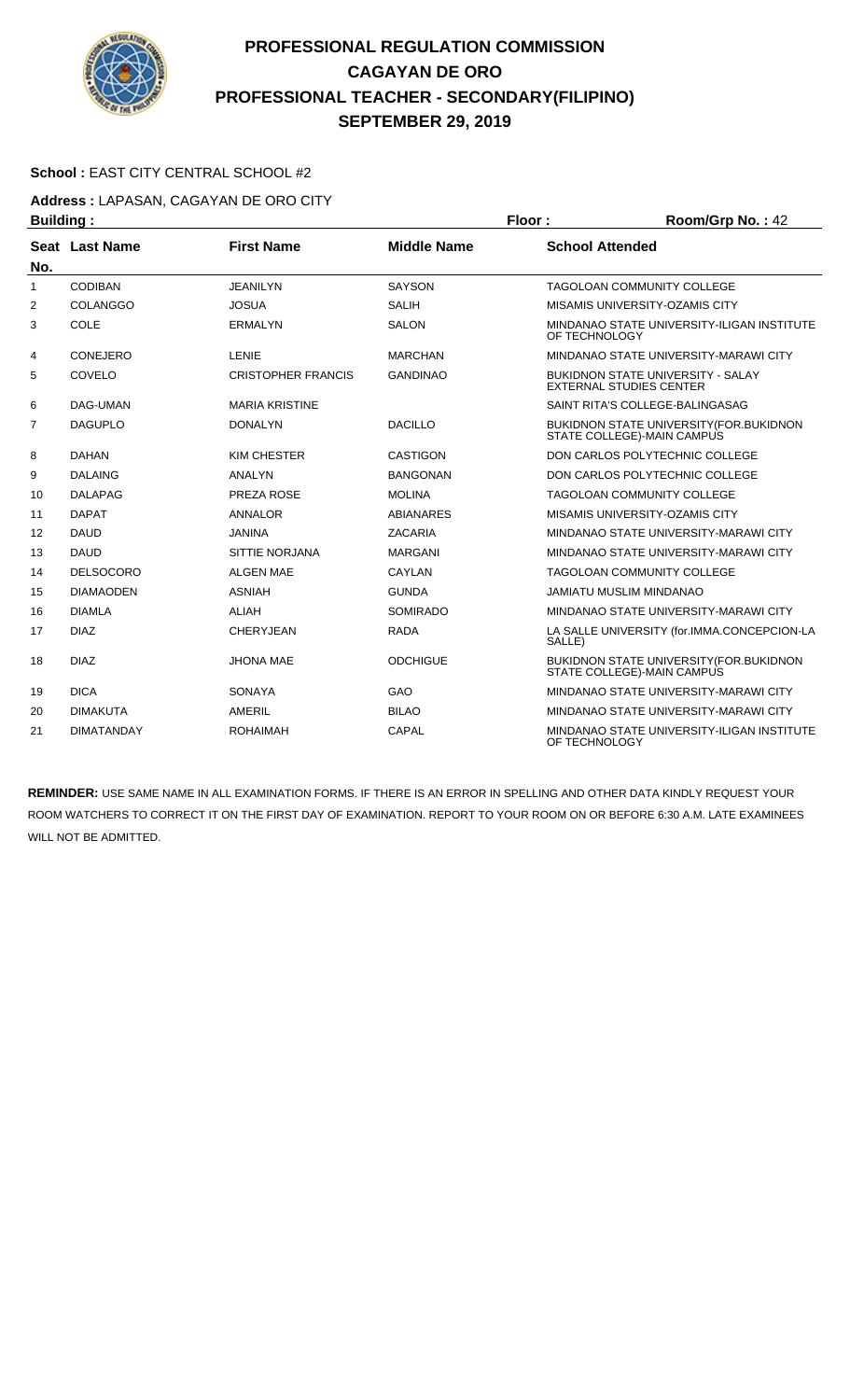

#### School : EAST CITY CENTRAL SCHOOL #2

**Address :** LAPASAN, CAGAYAN DE ORO CITY

| <b>Building:</b> |                  |                        |                    | Floor:                 | Room/Grp No.: 43                                                       |
|------------------|------------------|------------------------|--------------------|------------------------|------------------------------------------------------------------------|
| No.              | Seat Last Name   | <b>First Name</b>      | <b>Middle Name</b> | <b>School Attended</b> |                                                                        |
| 1                | <b>DIRAMPA</b>   | <b>NORHATA</b>         | <b>MUSA</b>        |                        | MINDANAO STATE UNIVERSITY-MARAWI CITY                                  |
| $\overline{2}$   | <b>DOCENOS</b>   | <b>SHELA MAE</b>       | <b>HONONGAN</b>    |                        | BUKIDNON STATE UNIVERSITY (FOR. BUKIDNON<br>STATE COLLEGE)-MAIN CAMPUS |
| 3                | <b>DOLLAGA</b>   | QUEENDHY               | <b>ESTABAYA</b>    |                        | SAINT PETER COLLEGE-BALINGASAG                                         |
| 4                | <b>DOMINGUEZ</b> | <b>DAISY MARIE</b>     | <b>SEWALA</b>      |                        | BUKIDNON STATE UNIVERSITY (FOR.BUKIDNON<br>STATE COLLEGE)-MAIN CAMPUS  |
| 5                | <b>DUAVE</b>     | <b>ALMA</b>            | <b>DADANG</b>      |                        | CENTRAL MINDANAO UNIVERSITY                                            |
| 6                | <b>DUMAOG</b>    | DYNAH JANE             | <b>LITOHON</b>     |                        | BUKIDNON STATE UNIVERSITY (FOR.BUKIDNON<br>STATE COLLEGE)-MAIN CAMPUS  |
| 7                | <b>DURAN</b>     | <b>JULLIE JEAN</b>     | <b>ROSALES</b>     |                        | BUKIDNON STATE UNIVERSITY (FOR. BUKIDNON<br>STATE COLLEGE)-MAIN CAMPUS |
| 8                | EBAD             | <b>HASSANODIN</b>      | <b>UNGAD</b>       |                        | MINDANAO STATE UNIVERSITY-MARAWI CITY                                  |
| 9                | <b>EDERANGO</b>  | <b>SUNSHINE</b>        | <b>LUBO</b>        |                        | CENTRAL MINDANAO UNIVERSITY                                            |
| 10               | <b>ELARCOSA</b>  | <b>RORILIE</b>         | <b>TORRES</b>      |                        | GINGOOG CITY JUNIOR COLLEGE                                            |
| 11               | <b>ELEDIA</b>    | <b>EJEL MAE</b>        | <b>ERNO</b>        |                        | MINDANAO STATE UNIVERSITY-MARAWI CITY                                  |
| 12               | <b>ELIVERA</b>   | <b>CHRISTIAN</b>       | <b>FILIPINO</b>    |                        | DON CARLOS POLYTECHNIC COLLEGE                                         |
| 13               | <b>EMATA</b>     | <b>ELMA</b>            | <b>POLBERA</b>     |                        | TAGOLOAN COMMUNITY COLLEGE                                             |
| 14               | <b>EMRAN</b>     | <b>RAIHANA</b>         | <b>BARODI</b>      |                        | MINDANAO STATE UNIVERSITY-MARAWI CITY                                  |
| 15               | <b>ENOCITA</b>   | <b>LORD LEE GIE</b>    | <b>SUPETRAN</b>    | MATI(JHCPC)            | JOSEFINA H. CERILLES STATE COLLEGE-MAIN-                               |
| 16               | <b>ESPEJON</b>   | AJ                     | <b>BALANA</b>      |                        | GINGOOG CITY JUNIOR COLLEGE                                            |
| 17               | <b>ESTOQUE</b>   | <b>NINO</b>            | <b>MANONGDO</b>    |                        | CENTRAL MINDANAO UNIVERSITY                                            |
| 18               | <b>ESTRADA</b>   | <b>GLENDA</b>          | <b>HABAYBAY</b>    | OF TECHNOLOGY          | MINDANAO STATE UNIVERSITY-ILIGAN INSTITUTE                             |
| 19               | <b>FELICILDA</b> | <b>CHERRY ANN</b>      | <b>LAPERA</b>      |                        | GINGOOG CITY JUNIOR COLLEGE                                            |
| 20               | <b>FERNANDEZ</b> | <b>NERISSA</b>         | ABELLAR            |                        | CENTRAL MINDANAO UNIVERSITY                                            |
| 21               | <b>FERNANDEZ</b> | <b>PRINCESS SHAIRA</b> | CARTAGENA          |                        | RAMON MAGSAYSAY MEMORIAL COLLEGES                                      |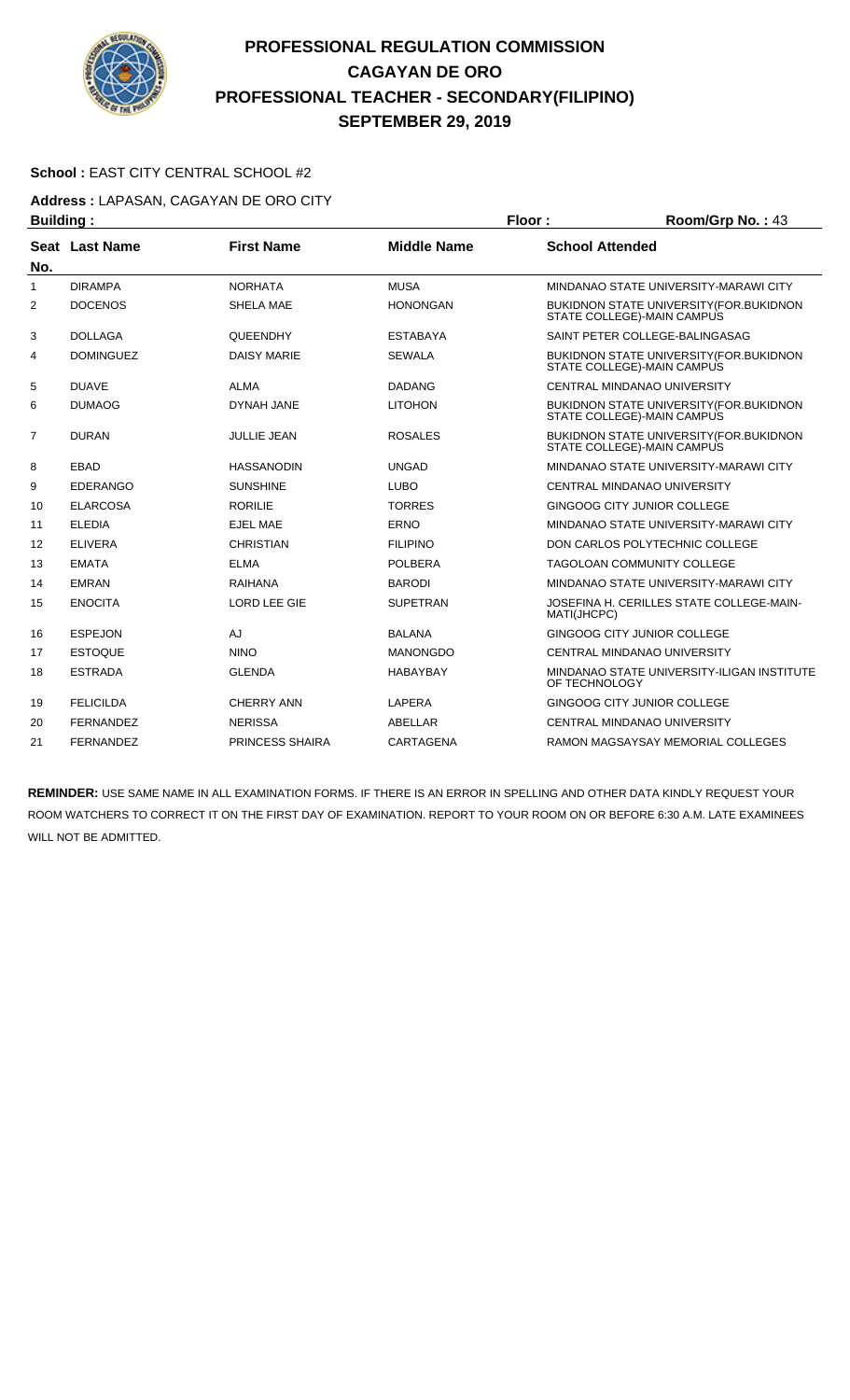

#### **School :** EAST CITY CENTRAL SCHOOL #2

**Address :** LAPASAN, CAGAYAN DE ORO CITY

| <b>Building:</b> |                       |                         |                    | Floor:                 | Room/Grp No.: 44                                                             |
|------------------|-----------------------|-------------------------|--------------------|------------------------|------------------------------------------------------------------------------|
|                  | <b>Seat Last Name</b> | <b>First Name</b>       | <b>Middle Name</b> | <b>School Attended</b> |                                                                              |
| No.              |                       |                         |                    |                        |                                                                              |
| 1                | <b>FERNANDEZ</b>      | <b>RONEL</b>            | <b>GLORIA</b>      | MATI(JHCPC)            | JOSEFINA H. CERILLES STATE COLLEGE-MAIN-                                     |
| 2                | <b>FERRER</b>         | <b>CARYL JEM</b>        | <b>SAMPIANO</b>    |                        | DON CARLOS POLYTECHNIC COLLEGE                                               |
| 3                | <b>FLORES</b>         | <b>MYZEL ANN</b>        | <b>ARONG</b>       |                        | CENTRAL MINDANAO UNIVERSITY                                                  |
| 4                | GA                    | PHILIP IAN              | <b>OLANA</b>       |                        | BUKIDNON STATE UNIVERSITY (FOR. BUKIDNON<br>STATE COLLEGE)-MAIN CAMPUS       |
| 5                | GAA                   | <b>RAFUNZELLE MAE</b>   | <b>REYES</b>       |                        | SOUTHERN DE ORO PHILIPPINE COLLEGE                                           |
| 6                | <b>GABORNO</b>        | <b>RIENHEART</b>        | <b>MADERSE</b>     |                        | DON CARLOS POLYTECHNIC COLLEGE                                               |
| $\overline{7}$   | <b>GACASAN</b>        | <b>GENEVA</b>           | <b>SUAN</b>        | SALLE)                 | LA SALLE UNIVERSITY (for.IMMA.CONCEPCION-LA                                  |
| 8                | <b>GAHUSTA</b>        | <b>RONNA MARIE</b>      | <b>ESCODERO</b>    |                        | CENTRAL MINDANAO UNIVERSITY                                                  |
| 9                | GAMAL                 | <b>FARHANA</b>          | <b>MACARAYA</b>    | OF TECHNOLOGY          | MINDANAO STATE UNIVERSITY-ILIGAN INSTITUTE                                   |
| 10               | <b>GAMAL</b>          | <b>NASRIMAH</b>         | <b>NAGA</b>        |                        | MINDANAO STATE UNIVERSITY-MARAWI CITY                                        |
| 11               | <b>GEMINA</b>         | <b>JUSTIN</b>           | <b>BANTOLINAO</b>  |                        | BUKIDNON STATE UNIVERSITY (FOR. BUKIDNON<br>STATE COLLEGE)-MAIN CAMPUS       |
| 12               | <b>GEOCALLO</b>       | <b>MARAH HONEY</b>      | <b>ENTERINA</b>    | OF TECHNOLOGY          | MINDANAO STATE UNIVERSITY-ILIGAN INSTITUTE                                   |
| 13               | <b>GICOLE</b>         | <b>MARICEL</b>          | CASTRO             |                        | <b>BUKIDNON STATE UNIVERSITY (FOR.BUKIDNON</b><br>STATE COLLEGE)-MAIN CAMPUS |
| 14               | <b>GLODOVE</b>        | <b>MARK</b>             | <b>LAGUARDIA</b>   | OF TECHNOLOGY          | MINDANAO STATE UNIVERSITY-ILIGAN INSTITUTE                                   |
| 15               | <b>GODELOSAO</b>      | <b>JESSEL</b>           | <b>CERELIGIA</b>   |                        | DON CARLOS POLYTECHNIC COLLEGE                                               |
| 16               | <b>GOMEZ</b>          | <b>PRINCESS CHARISH</b> | MABAYLAN           |                        | SAINT RITA'S COLLEGE-BALINGASAG                                              |
| 17               | <b>GONDAO</b>         | <b>REMELYN</b>          | <b>FEROLIN</b>     |                        | CENTRAL MINDANAO UNIVERSITY                                                  |
| 18               | <b>GRANADA</b>        | <b>DARYL</b>            | <b>ARENGO</b>      |                        | CHRIST THE KING COLLEGE-GINGOOG CITY                                         |
| 19               | <b>GULE</b>           | <b>CHERRY</b>           | <b>MARBAN</b>      |                        | CENTRAL MINDANAO UNIVERSITY                                                  |
| 20               | <b>GUMAHAD</b>        | <b>ALLOURENCE</b>       | <b>SABALLA</b>     |                        | BUKIDNON STATE UNIVERSITY (FOR.BUKIDNON<br>STATE COLLEGE)-MAIN CAMPUS        |
| 21               | <b>GUMANIT</b>        | <b>JENELYN</b>          | <b>ADRIASIN</b>    |                        | CENTRAL MINDANAO UNIVERSITY                                                  |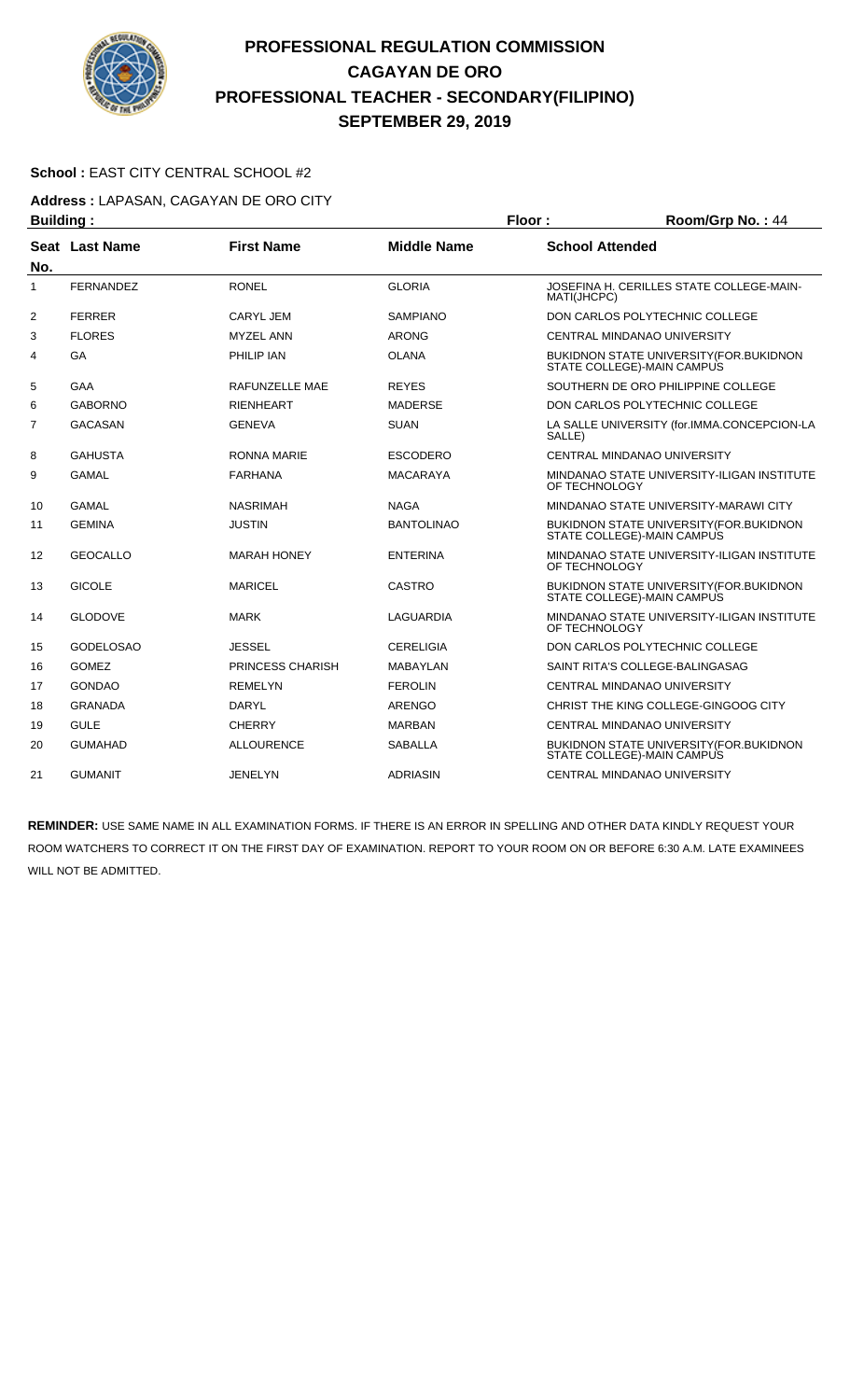

#### **School :** EAST CITY CENTRAL SCHOOL #2

**Address :** LAPASAN, CAGAYAN DE ORO CITY **Building : Floor : Floor : Room/Grp No. : 45** 

| sananig i |                    |                      |                    |                                                                              |
|-----------|--------------------|----------------------|--------------------|------------------------------------------------------------------------------|
| No.       | Seat Last Name     | <b>First Name</b>    | <b>Middle Name</b> | <b>School Attended</b>                                                       |
| 1         | <b>GUNDAYA</b>     | <b>JOVA</b>          | PABILLORE          | GINGOOG CITY JUNIOR COLLEGE                                                  |
| 2         | <b>GURO</b>        | ARAMELYN             | <b>MAMA</b>        | MINDANAO STATE UNIVERSITY-MARAWI CITY                                        |
| 3         | H. AMER            | <b>NORLAINIE</b>     | <b>SOBAIR</b>      | MINDANAO STATE UNIVERSITY-MARAWI CITY                                        |
| 4         | H. YUSOPH          | <b>SAIMA</b>         | <b>SARIPADA</b>    | <b>MAPANDI MEMORIAL COLLEGE</b>                                              |
| 5         | H. ZAMAN           | <b>WALIDAH</b>       | <b>MANABILANG</b>  | MINDANAO STATE UNIVERSITY-MARAWI CITY                                        |
| 6         | <b>HADJI AMIN</b>  | <b>JUHANNAH</b>      | PANANGGILAAN       | MINDANAO STATE UNIVERSITY-MARAWI CITY                                        |
| 7         | <b>HADJI SALIH</b> | <b>SALWA</b>         | <b>BALINDONG</b>   | MINDANAO STATE UNIVERSITY-MARAWI CITY                                        |
| 8         | <b>HADJI TAHA</b>  | <b>MAIMANAH</b>      | CASAD              | JAMIATU MUSLIM MINDANAO                                                      |
| 9         | <b>HALAD</b>       | <b>KYLA MECHELLE</b> | <b>PADILLA</b>     | BUKIDNON STATE UNIVERSITY (FOR.BUKIDNON<br>STATE COLLEGE)-MAIN CAMPUS        |
| 10        | <b>HALINA</b>      | <b>ERVIE JEAN</b>    | <b>WABE</b>        | BUKIDNON STATE UNIVERSITY (FOR. BUKIDNON<br>STATE COLLEGE)-MAIN CAMPUS       |
| 11        | <b>HALLAZGO</b>    | <b>REGINE</b>        | <b>PAJO</b>        | SAINT RITA'S COLLEGE-BALINGASAG                                              |
| 12        | <b>HASAN</b>       | <b>JANIAH</b>        | <b>DIAMAODEN</b>   | <b>JAMIATU MUSLIM MINDANAO</b>                                               |
| 13        | <b>HUBILLA</b>     | <b>CLARENCE</b>      | <b>GONZALES</b>    | SAINT RITA'S COLLEGE-BALINGASAG                                              |
| 14        | <b>IBRA</b>        | <b>AMALHAYA</b>      | <b>QUEZON</b>      | MINDANAO STATE UNIVERSITY-MARAWI CITY                                        |
| 15        | <b>INTERINO</b>    | <b>JOHANIE</b>       | <b>GOMONSANG</b>   | <b>BALABAGAN TRADE SCHOOL</b>                                                |
| 16        | <b>JALINON</b>     | <b>DINDO RHEY</b>    | <b>NACAWILI</b>    | <b>TAGOLOAN COMMUNITY COLLEGE</b>                                            |
| 17        | <b>JANUBAS</b>     | <b>KIM</b>           | <b>PALASAN</b>     | <b>BUKIDNON STATE UNIVERSITY (FOR.BUKIDNON</b><br>STATE COLLEGE)-MAIN CAMPUS |
| 18        | JARALBE            | <b>ARCELYN</b>       | <b>GALIA</b>       | CHRIST THE KING COLLEGE-GINGOOG CITY                                         |
| 19        | <b>JAVA</b>        | <b>LORIE JIM</b>     | <b>MAHINAY</b>     | CAGAYAN DE ORO COLLEGE                                                       |
| 20        | <b>JUMANOG</b>     | <b>JOVIE</b>         | <b>ONTAY</b>       | LYCEUM OF ILIGAN FOUNDATION                                                  |
| 21        | KE-E               | <b>RUFFA MAE</b>     | <b>SALON</b>       | GINGOOG CITY JUNIOR COLLEGE                                                  |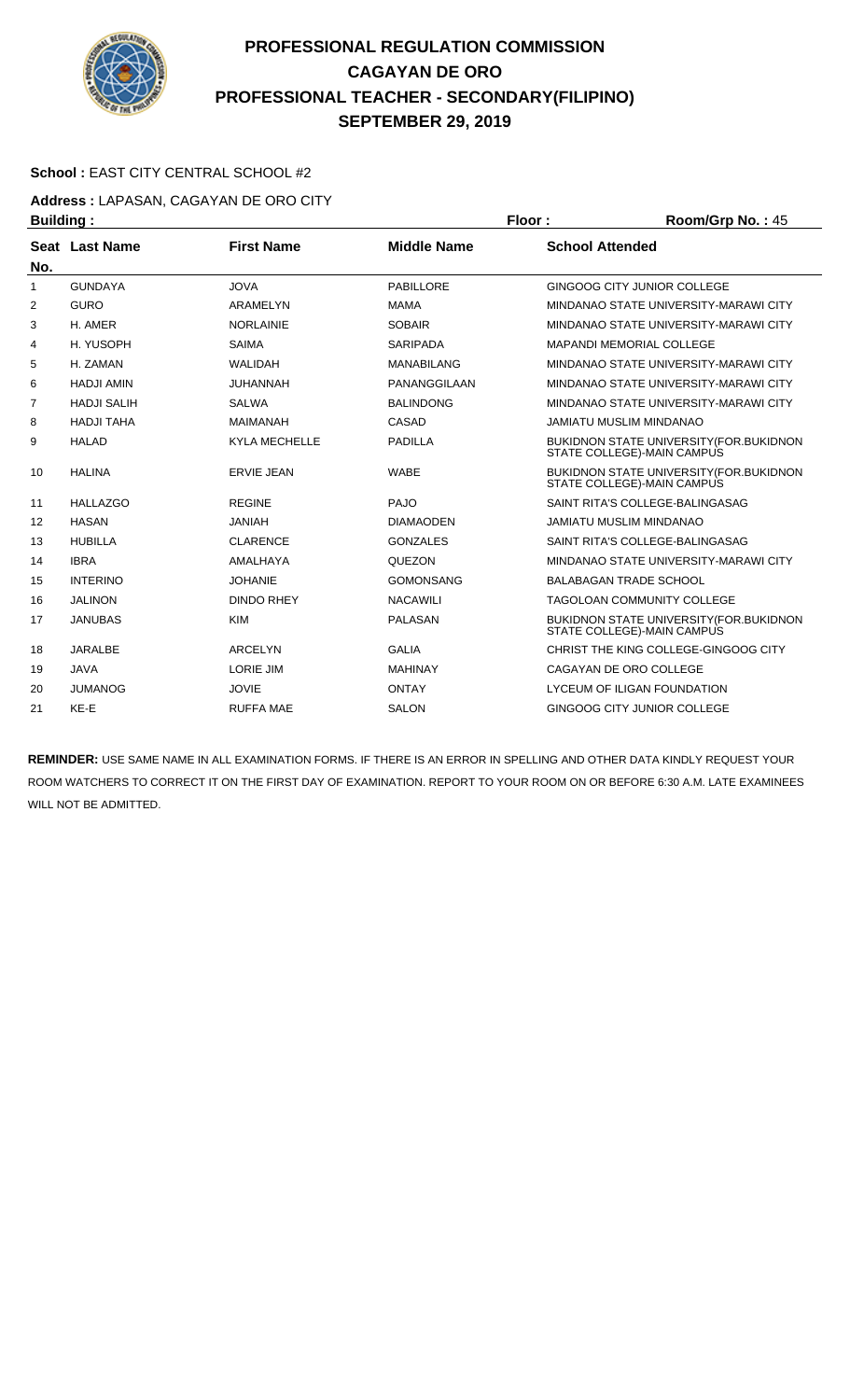

#### **School :** EAST CITY CENTRAL SCHOOL #2

**Address :** LAPASAN, CAGAYAN DE ORO CITY **Building : Floor : Floor : Room/Grp No. : 46** 

|     | .                     |                      |                    |                                                                              |
|-----|-----------------------|----------------------|--------------------|------------------------------------------------------------------------------|
| No. | <b>Seat Last Name</b> | <b>First Name</b>    | <b>Middle Name</b> | <b>School Attended</b>                                                       |
| 1   | <b>KINDOM</b>         | <b>EVEMIE</b>        | <b>MARIMON</b>     | BUKIDNON STATE UNIVERSITY (FOR. BUKIDNON<br>STATE COLLEGE)-MAIN CAMPUS       |
| 2   | <b>KIRAM</b>          | AHMADSERANY          | <b>PATAMAMA</b>    | MINDANAO STATE UNIVERSITY-MARAWI CITY                                        |
| 3   | LABADAN               | <b>DAN NELLA</b>     | <b>RANIDO</b>      | SAINT RITA'S COLLEGE-BALINGASAG                                              |
| 4   | <b>LABESCASE</b>      | <b>JOHN PAUL</b>     | <b>BALMORES</b>    | DON CARLOS POLYTECHNIC COLLEGE                                               |
| 5   | LAGRIA                | <b>LOTT MICHIL</b>   | <b>VELOZ</b>       | GINGOOG CITY JUNIOR COLLEGE                                                  |
| 6   | LAGUINDAB             | <b>ALLANODEN</b>     | <b>MABACAL</b>     | MINDANAO STATE UNIVERSITY-MARAWI CITY                                        |
| 7   | <b>LANDONG</b>        | <b>MARY GRACE</b>    | ABENDAÑO           | <b>TAGOLOAN COMMUNITY COLLEGE</b>                                            |
| 8   | <b>LAUREA</b>         | <b>REAH MAE</b>      | <b>PAUMBA</b>      | <b>GINGOOG CITY JUNIOR COLLEGE</b>                                           |
| 9   | <b>LAURON</b>         | <b>ERLYN</b>         | <b>AVANTE</b>      | <b>GINGOOG CITY JUNIOR COLLEGE</b>                                           |
| 10  | <b>LEGACION</b>       | <b>JONALYN</b>       | <b>ABELLANOSA</b>  | DON CARLOS POLYTECHNIC COLLEGE                                               |
| 11  | <b>LICO</b>           | <b>JEDELYN</b>       | <b>REFHIZADA</b>   | MINDANAO STATE UNIVERSITY-ILIGAN INSTITUTE<br>OF TECHNOLOGY                  |
| 12  | LILOAN                | <b>ARNEIL</b>        | <b>MAGON</b>       | SAINT PETER'S COLLEGE-ILIGAN CITY                                            |
| 13  | <b>LOMODAG</b>        | <b>OMAIMAH</b>       | B                  | MINDANAO STATE UNIVERSITY-MARAWI CITY                                        |
| 14  | <b>LOMONDOT</b>       | <b>NORLAILAH</b>     | <b>BERONGAN</b>    | MINDANAO STATE UNIVERSITY-ILIGAN INSTITUTE<br>OF TECHNOLOGY                  |
| 15  | <b>LONIO</b>          | <b>VANESSA JOYCE</b> | <b>HOLANDA</b>     | CENTRAL MINDANAO UNIVERSITY                                                  |
| 16  | LONZAGA               | <b>JIMARIE</b>       | <b>ANDOY</b>       | GINGOOG CITY JUNIOR COLLEGE                                                  |
| 17  | <b>LUBGUBAN</b>       | <b>JANETH</b>        | <b>JAROMAT</b>     | JOSEFINA H. CERILLES STATE COLLEGE-MAIN-<br>MATI(JHCPC)                      |
| 18  | <b>LUCMAN</b>         | <b>SAMSIDAH</b>      | D                  | MINDANAO STATE UNIVERSITY-MARAWI CITY                                        |
| 19  | <b>LUMACAD</b>        | <b>ELSA</b>          | <b>PACALDO</b>     | <b>BUKIDNON STATE UNIVERSITY (FOR.BUKIDNON</b><br>STATE COLLEGE)-MAIN CAMPUS |
| 20  | <b>MABILIN</b>        | <b>ARDILYN</b>       | <b>AYAG</b>        | THE NEW EL SALVADOR COLLEGES                                                 |
| 21  | MACA-AMPA             | <b>SOPHIA</b>        | <b>DARANDA</b>     | <b>JAMIATU MUSLIM MINDANAO</b>                                               |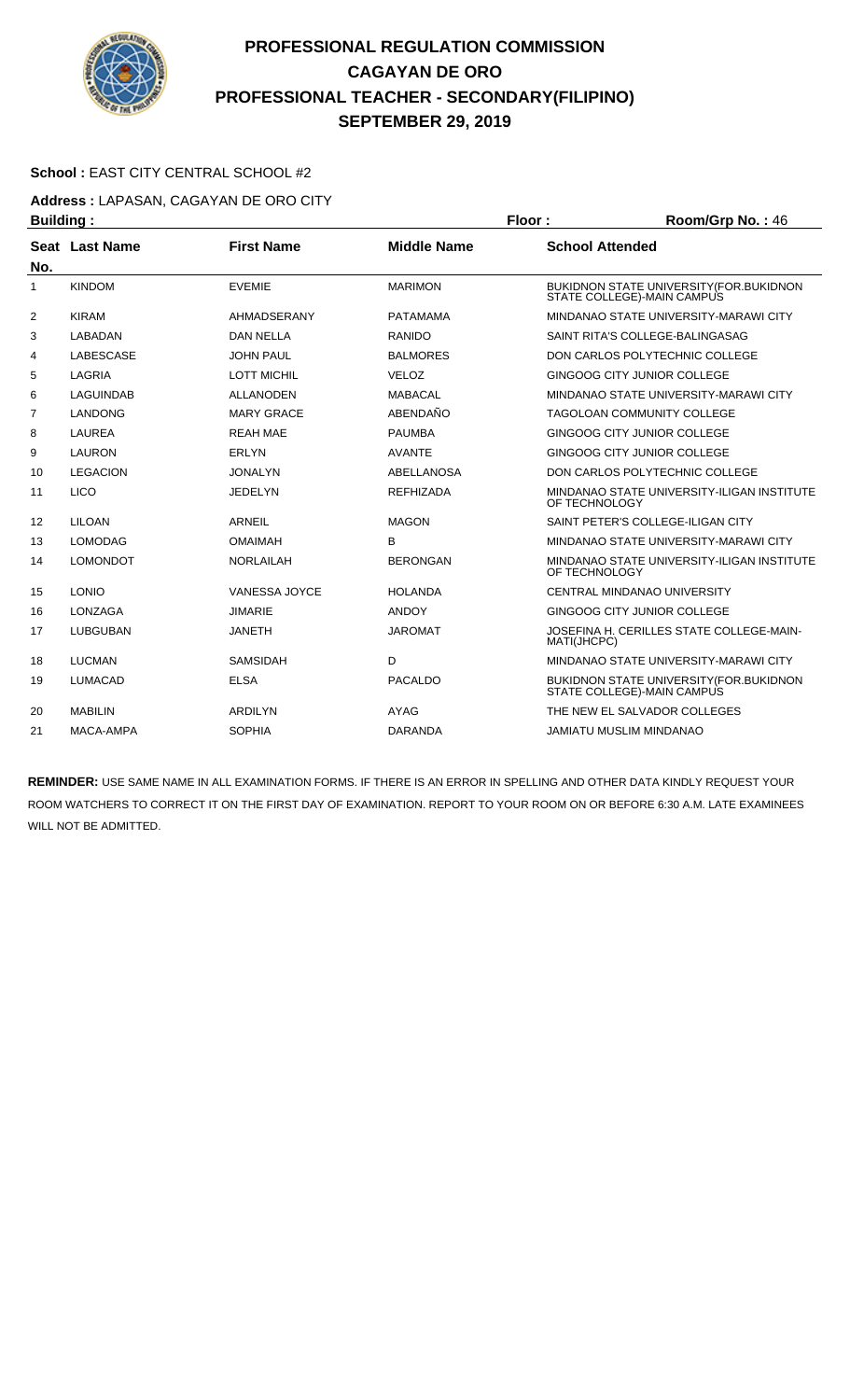

#### **School :** EAST CITY CENTRAL SCHOOL #2

**Address :** LAPASAN, CAGAYAN DE ORO CITY **Building : Floor : Floor : Room/Grp No. : 47** 

| Dununiy . |                       |                   |                    | .                                                           |
|-----------|-----------------------|-------------------|--------------------|-------------------------------------------------------------|
| No.       | <b>Seat Last Name</b> | <b>First Name</b> | <b>Middle Name</b> | <b>School Attended</b>                                      |
| 1         | MACA-AMPAO            | <b>MOHAIMA</b>    | <b>ALUG</b>        | MINDANAO STATE UNIVERSITY-MARAWI CITY                       |
| 2         | <b>MACABAGO</b>       | <b>NIHAYA</b>     | MAMA-O             | MINDANAO STATE UNIVERSITY-MARAWI CITY                       |
| 3         | <b>MACADAR</b>        | <b>FATIMA</b>     | <b>BERANGEL</b>    | MINDANAO STATE UNIVERSITY-MARAWI CITY                       |
| 4         | <b>MACAOMBANG</b>     | ARAFIA            | <b>TAGO</b>        | MINDANAO STATE UNIVERSITY-MARAWI CITY                       |
| 5         | <b>MACARAMBON</b>     | AMILA             | <b>BERONGAN</b>    | MINDANAO STATE UNIVERSITY-ILIGAN INSTITUTE<br>OF TECHNOLOGY |
| 6         | <b>MACASAPAL</b>      | <b>NORLAILA</b>   | <b>IMAM</b>        | MINDANAO STATE UNIVERSITY-MARAWI CITY                       |
| 7         | <b>MACASIMBAR</b>     | <b>ARMINA</b>     | <b>INIDAL</b>      | MINDANAO STATE UNIVERSITY-MARAWI CITY                       |
| 8         | <b>MACOTE</b>         | <b>RASMALAH</b>   | <b>BARATAMAN</b>   | <b>JAMIATUL PHILIPPINE AL-ISLAMIA</b>                       |
| 9         | <b>MAGAD</b>          | <b>NORFAISAH</b>  | <b>IBRA</b>        | MINDANAO STATE UNIVERSITY-MARAWI CITY                       |
| 10        | <b>MAGALIN</b>        | ANSARAH           | <b>GURO</b>        | MINDANAO STATE UNIVERSITY-MARAWI CITY                       |
| 11        | <b>MAGALIN</b>        | <b>NORLAILAH</b>  | <b>GURO</b>        | MINDANAO STATE UNIVERSITY-MARAWI CITY                       |
| 12        | <b>MALA</b>           | <b>NORMINA</b>    | ABDULLAH           | CALI PARAMEDICAL COLLEGE FOUNDATION                         |
| 13        | <b>MAMASAO</b>        | <b>SHERIHAN</b>   | <b>MAMARINTA</b>   | SAINT PETER'S COLLEGE-ILIGAN CITY                           |
| 14        | <b>MAMUSAKA</b>       | <b>NASSEFA</b>    | <b>MAGARANG</b>    | MINDANAO STATE UNIVERSITY-MARAWI CITY                       |
| 15        | <b>MANGONTAWAR</b>    | <b>NAIMAH</b>     | <b>RANGAIG</b>     | MINDANAO STATE UNIVERSITY-MARAWI CITY                       |
| 16        | <b>MANGORANDA</b>     | <b>NAIRA</b>      | <b>DIMANGADAP</b>  | SAINT PETER'S COLLEGE-ILIGAN CITY                           |
| 17        | <b>MANGORANGCA</b>    | <b>NAHARA</b>     | <b>PANGCOGA</b>    | MINDANAO STATE UNIVERSITY-ILIGAN INSTITUTE<br>OF TECHNOLOGY |
| 18        | MANGUBAT              | <b>JOHNIE</b>     | <b>ABRIOL</b>      | SAINT PETER COLLEGE-BALINGASAG                              |
| 19        | <b>MANINGO</b>        | <b>ARJORIE</b>    | <b>MANGUBAT</b>    | <b>CENTRAL MINDANAO UNIVERSITY</b>                          |
| 20        | <b>MANIRI</b>         | <b>ARRAFI</b>     | <b>FLORES</b>      | MINDANAO STATE UNIVERSITY-MARAWI CITY                       |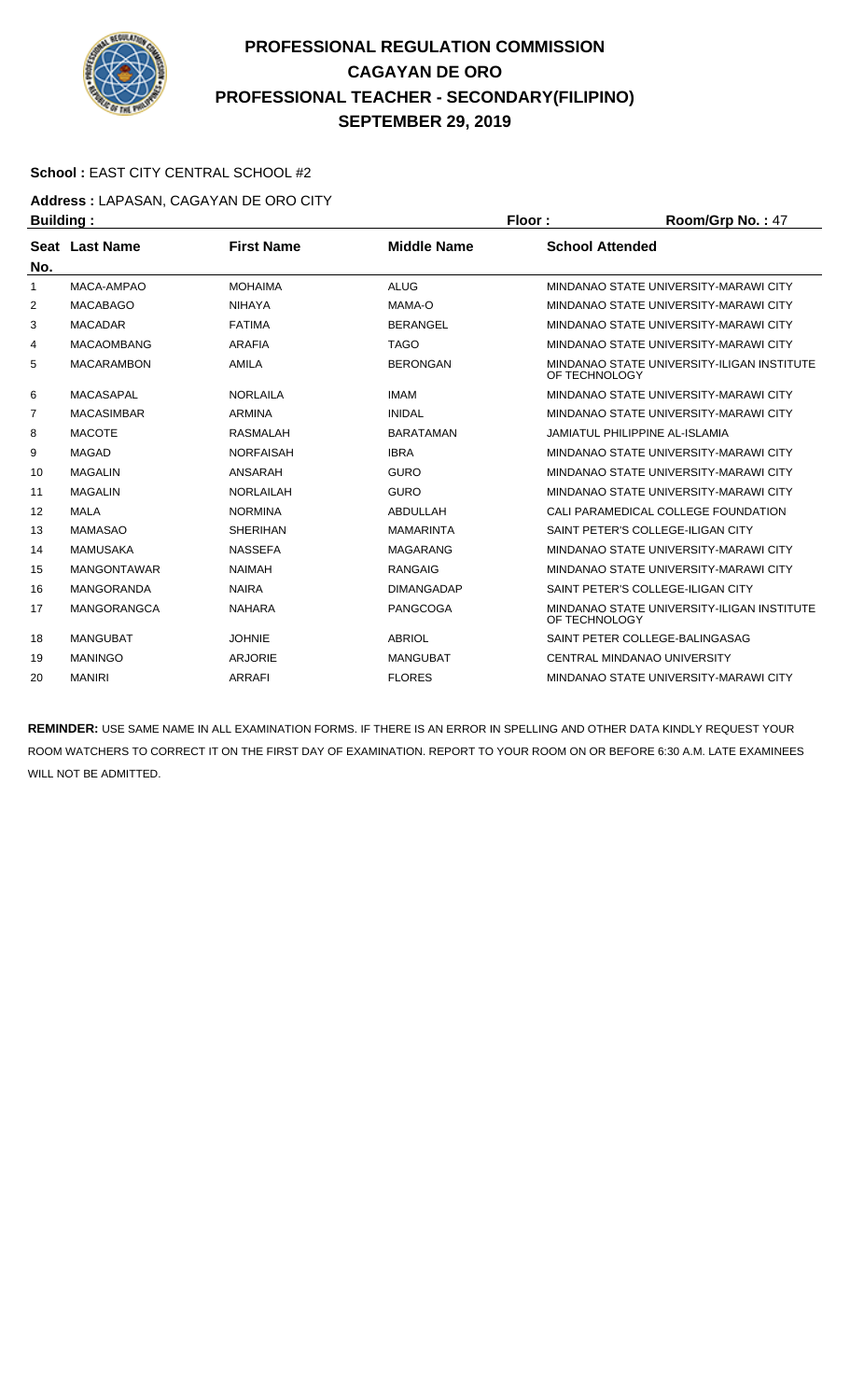

#### School : EAST CITY CENTRAL SCHOOL #2

**Address :** LAPASAN, CAGAYAN DE ORO CITY **Building : Floor : Floor : Room/Grp No. : 48** 

| --------- <u>-</u> |                       |                      |                     |                                                        |
|--------------------|-----------------------|----------------------|---------------------|--------------------------------------------------------|
| No.                | <b>Seat Last Name</b> | <b>First Name</b>    | <b>Middle Name</b>  | <b>School Attended</b>                                 |
| 1                  | <b>MANLUPIG</b>       | ARIEL                | <b>LIBERATO</b>     | DON CARLOS POLYTECHNIC COLLEGE                         |
| 2                  | <b>MAONGCO</b>        | <b>ALAMINA</b>       | <b>DOMALUG</b>      | MINDANAO STATE UNIVERSITY-MARAWI CITY                  |
| 3                  | <b>MAPANO</b>         | <b>JUDY ANN</b>      | <b>CULLAMAR</b>     | GINGOOG CITY JUNIOR COLLEGE                            |
| 4                  | <b>MAROHOM</b>        | <b>FARHANA</b>       | <b>BARUA</b>        | MINDANAO STATE UNIVERSITY-MARAWI CITY                  |
| 5                  | <b>MARUHOM</b>        | <b>BADRIA</b>        | <b>OLLANAS</b>      | <b>ILIGAN CAPITOL COLLEGE</b>                          |
| 6                  | <b>MATABALAO</b>      | <b>JUHAIRAH</b>      | <b>ONTONGA</b>      | LANAO NATIONAL COLLEGE OF ARTS & TRADES                |
| 7                  | <b>MATO</b>           | <b>JOAN</b>          | <b>ALIPIO</b>       | MINDANAO STATE UNIVERSITY-MARAWI CITY                  |
| 8                  | MATUMADI              | <b>NORMINAH</b>      | <b>MASDAR</b>       | <b>BALABAGAN TRADE SCHOOL</b>                          |
| 9                  | <b>MAULANA</b>        | <b>NORHAMIDAH</b>    | <b>CABUGATAN</b>    | MINDANAO STATE UNIVERSITY-MARAWI CITY                  |
| 10                 | <b>MAUTANTE</b>       | <b>MONIFAH</b>       | <b>ESMAIL</b>       | MINDANAO STATE UNIVERSITY-MARAWI CITY                  |
| 11                 | <b>MAUTE</b>          | <b>JOHANIFAH</b>     | <b>BANTOGARANAO</b> | MINDANAO STATE UNIVERSITY-MARAWI CITY                  |
| 12                 | <b>MAUYAG</b>         | <b>HANIFA</b>        | <b>BALINDONG</b>    | SAINT PETER'S COLLEGE-ILIGAN CITY                      |
| 13                 | <b>MAWI</b>           | <b>NISAH</b>         | <b>SOMIRADO</b>     | MINDANAO STATE UNIVERSITY-MARAWI CITY                  |
| 14                 | MAYAKE                | <b>YUNIRE</b>        | <b>GAMAY</b>        | TAGOLOAN COMMUNITY COLLEGE                             |
| 15                 | <b>MELITON</b>        | <b>JEZIEL</b>        | <b>LEONOR</b>       | <b>CENTRAL MINDANAO UNIVERSITY</b>                     |
| 16                 | <b>MENDOZA</b>        | <b>JANICE</b>        | LAZIA               | JOSEFINA H. CERILLES STATE COLLEGE-<br><b>TAMBULIG</b> |
| 17                 | <b>MENIL</b>          | <b>KEVIN CLINT</b>   | <b>SIMON</b>        | CHRIST THE KING COLLEGE-GINGOOG CITY                   |
| 18                 | <b>MERCULIO</b>       | <b>CHRISTINE JOY</b> | CAÑAS               | CENTRAL MINDANAO UNIVERSITY                            |
| 19                 | <b>MICABALO</b>       | <b>MARLOU</b>        | CABASAGAN           | GINGOOG CITY JUNIOR COLLEGE                            |
| 20                 | <b>MIKE</b>           | <b>MARIAM</b>        | <b>LANGILAO</b>     | <b>ILIGAN CAPITOL COLLEGE</b>                          |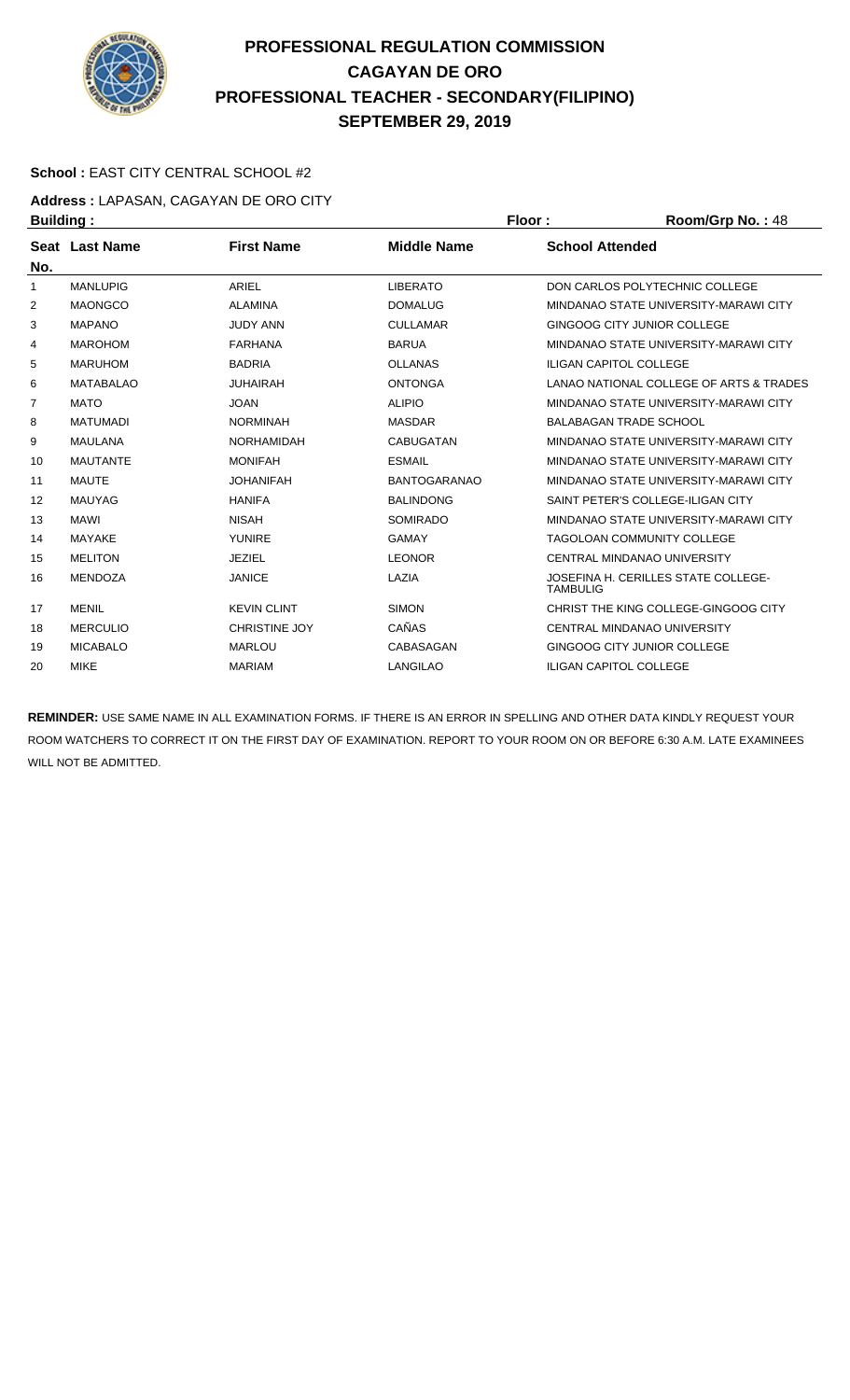

#### **School :** EAST CITY CENTRAL SCHOOL #2

**Address :** LAPASAN, CAGAYAN DE ORO CITY **Building : Floor : Floor : Room/Grp No. : 49** 

| sananig .      |                       |                        |                    | …………………………                                                  |
|----------------|-----------------------|------------------------|--------------------|-------------------------------------------------------------|
| No.            | <b>Seat Last Name</b> | <b>First Name</b>      | <b>Middle Name</b> | <b>School Attended</b>                                      |
| 1              | <b>MINDALANO</b>      | <b>ACMAD</b>           | <b>UMPAR</b>       | MINDANAO STATE UNIVERSITY-MARAWI CITY                       |
| 2              | <b>MINON</b>          | <b>ANNA GRACE</b>      | <b>DOLLEN</b>      | <b>GINGOOG CITY JUNIOR COLLEGE</b>                          |
| 3              | <b>MIPARANUM</b>      | QUEENIE JANE           | <b>MAGPULONG</b>   | LA SALLE UNIVERSITY (for.IMMA.CONCEPCION-LA<br>SALLE)       |
| 4              | <b>MITMUG</b>         | <b>SAAQUINAH</b>       | <b>NAONTE</b>      | MINDANAO STATE UNIVERSITY-MARAWI CITY                       |
| 5              | <b>MOCTAR</b>         | <b>HAIFAH</b>          | <b>GANDAMASIR</b>  | MINDANAO STATE UNIVERSITY-MARAWI CITY                       |
| 6              | <b>MOHAMMAD</b>       | <b>ASHMA</b>           | <b>SULTAN</b>      | MINDANAO STATE UNIVERSITY-MARAWI CITY                       |
| $\overline{7}$ | <b>MOMO</b>           | <b>SHALIMAR</b>        |                    | CENTRAL MINDANAO UNIVERSITY                                 |
| 8              | <b>MONFORTE</b>       | <b>CONSTANTINE</b>     | <b>BOMBEO</b>      | LICEO DE CAGAYAN UNIVERSITY                                 |
| 9              | <b>MONTECALVO</b>     | <b>JELLY ROSE</b>      | <b>GAMIL</b>       | CENTRAL MINDANAO UNIVERSITY                                 |
| 10             | <b>MONTECALVO</b>     | <b>JOLLY ROSE</b>      | <b>GAMIL</b>       | CENTRAL MINDANAO UNIVERSITY                                 |
| 11             | <b>MORALES</b>        | <b>CATHY CLEAR</b>     | <b>ARNOCO</b>      | MINDANAO STATE UNIVERSITY-ILIGAN INSTITUTE<br>OF TECHNOLOGY |
| 12             | <b>MORAN</b>          | <b>CHISELLE ANN</b>    | <b>HERMOSILLA</b>  | <b>ILIGAN CAPITOL COLLEGE</b>                               |
| 13             | <b>MUSAMA</b>         | <b>AIDAH</b>           | <b>DIMARO</b>      | MINDANAO STATE UNIVERSITY-MARAWI CITY                       |
| 14             | <b>NACALABAN</b>      | <b>CENDI THERESE</b>   | <b>RANAN</b>       | CAPITOL UNIVERSITY (for.CAGAYAN CAPITOL<br>COLL.)           |
| 15             | <b>NAGA</b>           | NOROL-IMAN             | <b>ACMAD</b>       | MINDANAO STATE UNIVERSITY-MARAWI CITY                       |
| 16             | <b>NAGA</b>           | <b>SITTIE NADJA</b>    | <b>SULTAN</b>      | MINDANAO STATE UNIVERSITY-MARAWI CITY                       |
| 17             | <b>NAILES</b>         | <b>IDIANALE DEANNE</b> | <b>DAYABA</b>      | CAPITOL UNIVERSITY (for.CAGAYAN CAPITOL<br>COLL.)           |
| 18             | <b>NAILES</b>         | <b>SYVEL GEAN</b>      |                    | CAPITOL UNIVERSITY (for.CAGAYAN CAPITOL<br>COLL.)           |
| 19             | <b>NALIPONGUIT</b>    | <b>REY</b>             | <b>SORIANO</b>     | SAINT PETER COLLEGE-BALINGASAG                              |
| 20             | <b>NANALE</b>         | <b>JOLINA</b>          | CAÑO               | <b>TAGOLOAN COMMUNITY COLLEGE</b>                           |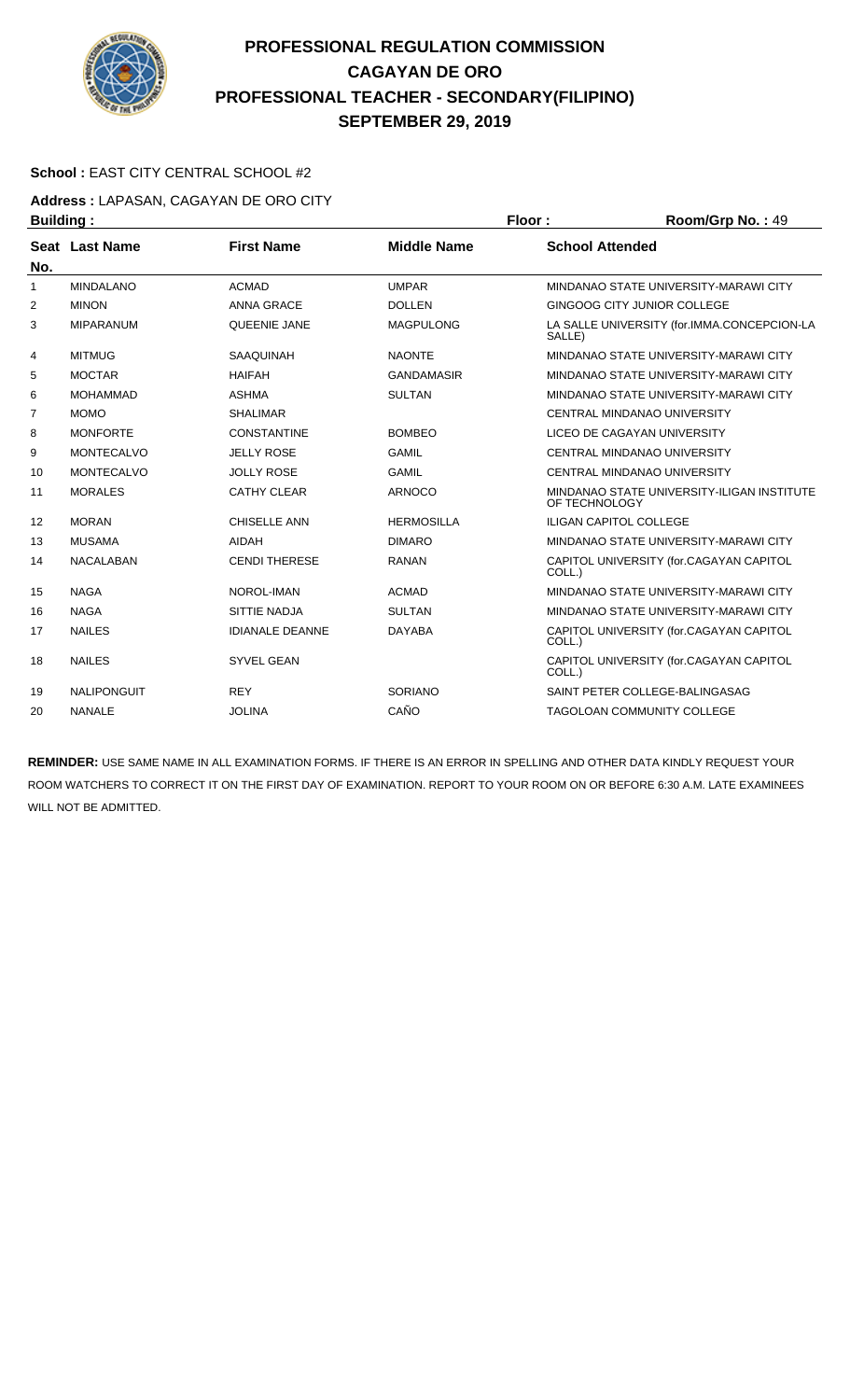

#### **School :** EAST CITY CENTRAL SCHOOL #2

**Address :** LAPASAN, CAGAYAN DE ORO CITY **Building : Floor : Room/Grp No. :** 50

| --------       |                   |                       |                    |                                                                               |
|----------------|-------------------|-----------------------|--------------------|-------------------------------------------------------------------------------|
| No.            | Seat Last Name    | <b>First Name</b>     | <b>Middle Name</b> | <b>School Attended</b>                                                        |
| 1              | <b>NARINGAHON</b> | <b>LEANNE ASHLEY</b>  | <b>TEJARES</b>     | <b>CENTRAL MINDANAO UNIVERSITY</b>                                            |
| 2              | <b>NAVARRO</b>    | <b>RUTH</b>           | <b>CADUAN</b>      | <b>BUKIDNON STATE UNIVERSITY (FOR. BUKIDNON</b><br>STATE COLLEGE)-MAIN CAMPUS |
| 3              | <b>NEPUMOCENO</b> | <b>ANILYN</b>         | <b>GONZAGA</b>     | BUKIDNON STATE UNIVERSITY (FOR. BUKIDNON<br>STATE COLLEGE)-MAIN CAMPUS        |
| 4              | <b>NOOT</b>       | <b>WENA JOY</b>       | <b>ORONG</b>       | THE NEW EL SALVADOR COLLEGES                                                  |
| 5              | OBA-OB            | <b>HANZ CHRISTINE</b> | <b>DENOSO</b>      | CAPITOL UNIVERSITY (for.CAGAYAN CAPITOL<br>COLL.)                             |
| 6              | <b>OBIAS</b>      | <b>DIANA LEE ROSE</b> | CONDE              | SAINT PETER COLLEGE-BALINGASAG                                                |
| $\overline{7}$ | <b>OBQUIA</b>     | <b>CLEANDY JANE</b>   | <b>REPUELA</b>     | CENTRAL MINDANAO UNIVERSITY                                                   |
| 8              | <b>OCON</b>       | <b>BANESSA</b>        | <b>SUNDO</b>       | BUKIDNON STATE UNIVERSITY (FOR. BUKIDNON<br>STATE COLLEGE)-MAIN CAMPUS        |
| 9              | <b>OLAIVAR</b>    | <b>GENIEVEV</b>       | <b>PAREDES</b>     | GINGOOG CITY JUNIOR COLLEGE                                                   |
| 10             | <b>OMAR</b>       | <b>SITTI ALMIRAH</b>  | <b>RAJIS</b>       | MINDANAO ISLAMIC COMPUTER COLLEGE                                             |
| 11             | <b>ONG</b>        | <b>KRISTINE JAY</b>   | <b>TABAC</b>       | <b>XAVIER UNIVERSITY</b>                                                      |
| 12             | ONGCOL            | <b>KATHY</b>          | <b>BERONDO</b>     | LA SALLE UNIVERSITY (for.IMMA.CONCEPCION-LA<br>SALLE)                         |
| 13             | <b>ORANGGAGA</b>  | <b>ALYASA</b>         | <b>MAGOLTA</b>     | MINDANAO ISLAMIC COMPUTER COLLEGE                                             |
| 14             | <b>ORIENDO</b>    | <b>MERRY ROSE</b>     | <b>JAYMA</b>       | CENTRAL MINDANAO UNIVERSITY                                                   |
| 15             | <b>ORTEGA</b>     | <b>GRACE</b>          | <b>CUARESMA</b>    | LA SALLE UNIVERSITY (for.IMMA.CONCEPCION-LA<br>SALLE)                         |
| 16             | PABECA            | <b>EDJAYNETTE</b>     | <b>SINAMEN</b>     | <b>TAGOLOAN COMMUNITY COLLEGE</b>                                             |
| 17             | <b>PACQUIAO</b>   | <b>FLORDILIZA</b>     | <b>MAGALLON</b>    | CAPITOL UNIVERSITY (for.CAGAYAN CAPITOL<br>COLL.)                             |
| 18             | <b>PADILLA</b>    | <b>FELIZA</b>         | <b>MARCON</b>      | CENTRAL MINDANAO UNIVERSITY                                                   |
| 19             | <b>PADSING</b>    | <b>JENNELYN</b>       | <b>BERBO</b>       | <b>CENTRAL MINDANAO UNIVERSITY</b>                                            |
| 20             | <b>PAGARA</b>     | <b>NICK RENIER</b>    | <b>VILLILA</b>     | CAPITOL UNIVERSITY (for.CAGAYAN CAPITOL<br>COLL.)                             |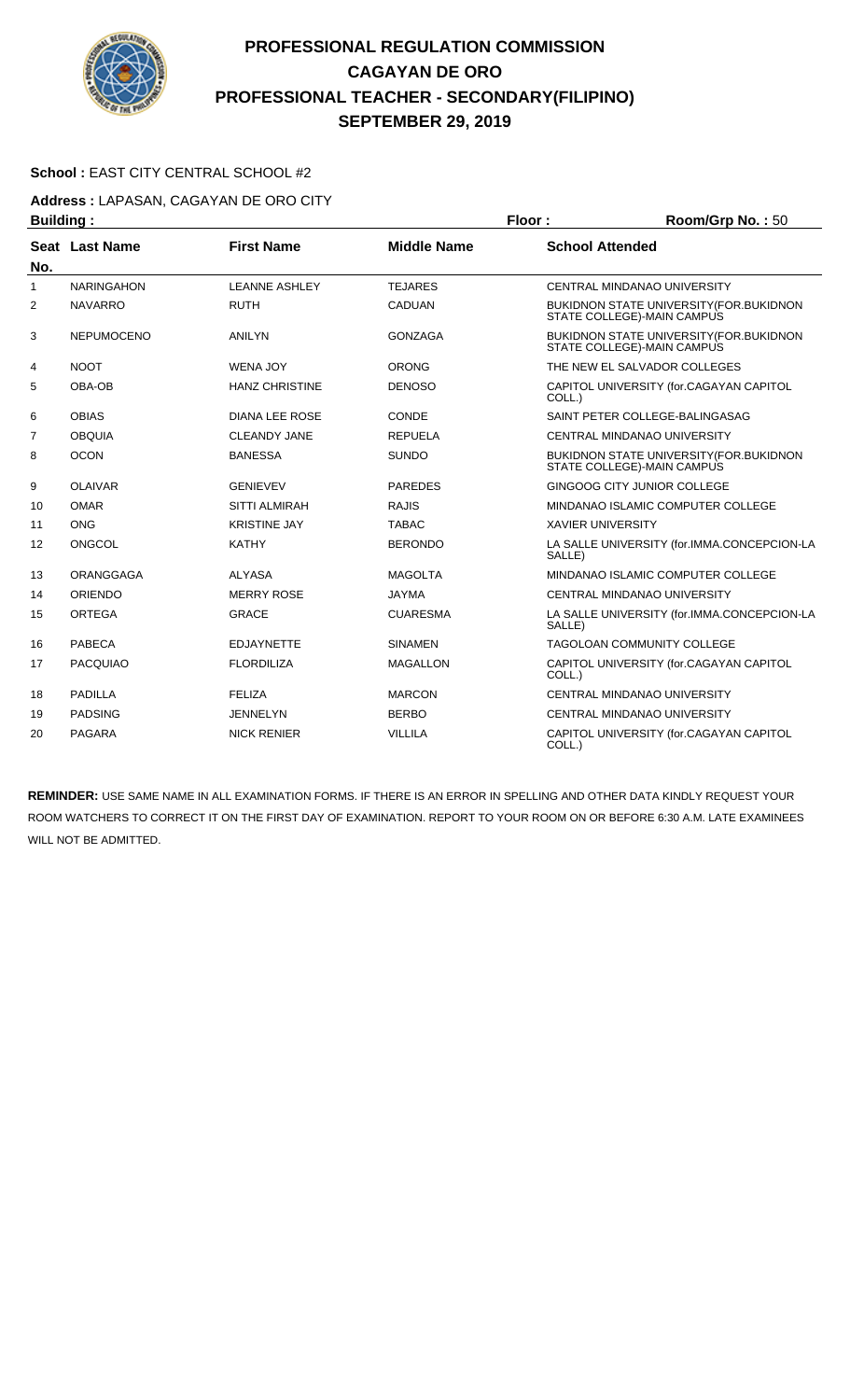

#### **School :** EAST CITY CENTRAL SCHOOL #2

**Address :** LAPASAN, CAGAYAN DE ORO CITY **Building : Floor : Floor : Room/Grp No. : 51** 

| sananiyi |                  |                       |                    |                                                                              |
|----------|------------------|-----------------------|--------------------|------------------------------------------------------------------------------|
| No.      | Seat Last Name   | <b>First Name</b>     | <b>Middle Name</b> | <b>School Attended</b>                                                       |
| 1        | PAGAYAWAN        | <b>FATMA AINE</b>     | <b>MONADIYA</b>    | MINDANAO STATE UNIVERSITY-MARAWI CITY                                        |
| 2        | <b>PAHUYO</b>    | <b>STEFFANY</b>       | <b>DACUMOS</b>     | <b>XAVIER UNIVERSITY</b>                                                     |
| 3        | <b>PALASAN</b>   | <b>MYLENE</b>         | <b>TAPAY</b>       | MINDANAO STATE UNIVERSITY-ILIGAN INSTITUTE<br>OF TECHNOLOGY                  |
| 4        | <b>PALASOL</b>   | <b>MICHELLE</b>       | <b>DALANGIN</b>    | CENTRAL MINDANAO UNIVERSITY                                                  |
| 5        | <b>PALUGA</b>    | <b>LORRIANE</b>       | <b>BERNACER</b>    | GINGOOG CITY JUNIOR COLLEGE                                                  |
| 6        | PANAMBULAN       | <b>RAIKHA LYN</b>     | <b>PANONTONGAN</b> | MINDANAO STATE UNIVERSITY-MARAWI CITY                                        |
| 7        | PANDAPATAN       | <b>NORJANNAH</b>      | <b>SOLAIMAN</b>    | MINDANAO STATE UNIVERSITY-MARAWI CITY                                        |
| 8        | <b>PANGCATAN</b> | <b>REILANNIE</b>      | <b>MUTI</b>        | MINDANAO STATE UNIVERSITY-MARAWI CITY                                        |
| 9        | <b>PANGCOGA</b>  | <b>JEHANISAH</b>      | <b>UNDA</b>        | MINDANAO STATE UNIVERSITY-MARAWI CITY                                        |
| 10       | <b>PANONDI</b>   | <b>LOMALA</b>         | <b>SABINO</b>      | CALI PARAMEDICAL COLLEGE FOUNDATION                                          |
| 11       | <b>PANOTULAN</b> | <b>ASNAIRAH</b>       | <b>DIANALAN</b>    | MINDANAO STATE UNIVERSITY-MARAWI CITY                                        |
| 12       | <b>PAPUA</b>     | NOR-AINIE             | <b>AMANODDIN</b>   | JAMIATU MUSLIM MINDANAO                                                      |
| 13       | <b>PARADERO</b>  | <b>ELLEN</b>          | <b>LAPNITE</b>     | <b>BUKIDNON STATE UNIVERSITY (FOR.BUKIDNON</b><br>STATE COLLEGE)-MAIN CAMPUS |
| 14       | <b>PARAISO</b>   | <b>SHAYNE</b>         | <b>FABRICANTE</b>  | GINGOOG CITY JUNIOR COLLEGE                                                  |
| 15       | <b>PASQUIN</b>   | <b>NERLA JADE</b>     | <b>SUBALAN</b>     | SAN AGUSTIN INSTITUTE OF TECHNOLOGY                                          |
| 16       | <b>PASTOR</b>    | <b>CLYDYLYN JANE</b>  | <b>ANDUJAR</b>     | LA SALLE UNIVERSITY (for.IMMA.CONCEPCION-LA<br>SALLE)                        |
| 17       | <b>PASTRANO</b>  | <b>JESSA</b>          | <b>JAYME</b>       | SAN AGUSTIN INSTITUTE OF TECHNOLOGY                                          |
| 18       | PELECIO          | <b>JUDY ANN</b>       | <b>OCO</b>         | THE NEW EL SALVADOR COLLEGES                                                 |
| 19       | <b>PENASO</b>    | <b>CHRISTIAN RYAN</b> | VELLEJO            | <b>BUKIDNON STATE UNIVERSITY (FOR.BUKIDNON</b><br>STATE COLLEGE)-MAIN CAMPUS |
| 20       | <b>PENDON</b>    | <b>JHAN RAY</b>       | <b>ANONAS</b>      | CENTRAL MINDANAO UNIVERSITY                                                  |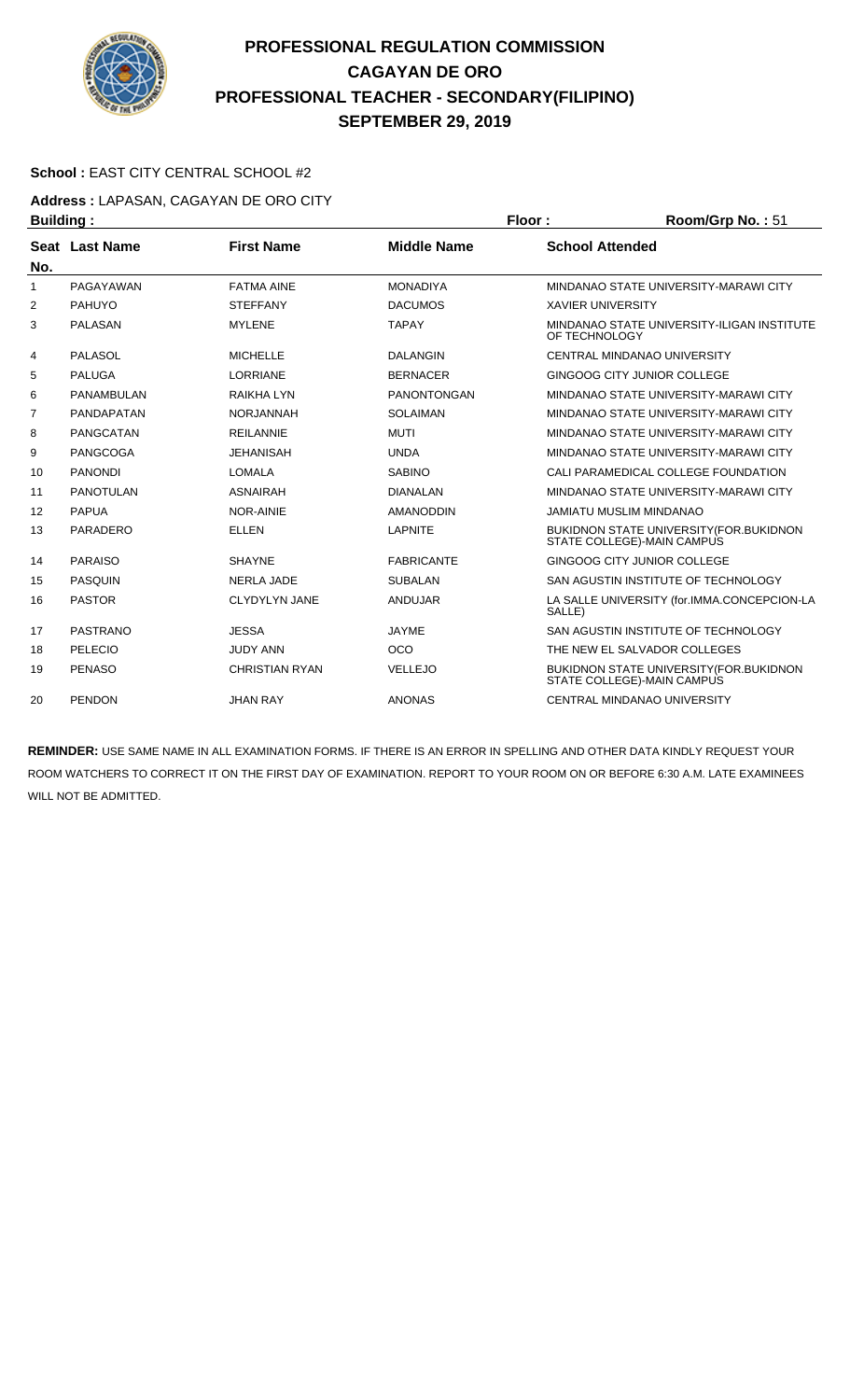

#### **School :** EAST CITY CENTRAL SCHOOL #2

**Address :** LAPASAN, CAGAYAN DE ORO CITY **Building : Floor : Floor : Room/Grp No. : 52** 

| sananig .      |                |                     |                    |                                                                            |
|----------------|----------------|---------------------|--------------------|----------------------------------------------------------------------------|
| No.            | Seat Last Name | <b>First Name</b>   | <b>Middle Name</b> | <b>School Attended</b>                                                     |
| 1              | PEREZ          | <b>JOAN MARIE</b>   | <b>DEMA</b>        | MINDANAO STATE UNIVERSITY-ILIGAN INSTITUTE<br>OF TECHNOLOGY                |
| $\overline{2}$ | PEROSILLO      | <b>JESREL</b>       | CAÑA               | CENTRAL MINDANAO UNIVERSITY                                                |
| 3              | PETI-ILAN      | <b>JABBER</b>       | <b>ABAPO</b>       | <b>MARAWI ISLAMIC COLLEGE</b>                                              |
| 4              | <b>PON</b>     | <b>ALADINE</b>      | <b>ZULITA</b>      | SAINT RITA'S COLLEGE-BALINGASAG                                            |
| 5              | <b>PORRAS</b>  | <b>RESSAN</b>       | <b>REVIL</b>       | LICEO DE CAGAYAN UNIVERSITY                                                |
| 6              | <b>PUNAG</b>   | <b>SITTIE NAILA</b> | <b>ABDUL</b>       | MINDANAO STATE UNIVERSITY-MARAWI CITY                                      |
| $\overline{7}$ | <b>PUNDATO</b> | <b>IBRAHIM</b>      | <b>BASMALA</b>     | MINDANAO STATE UNIVERSITY-MARAWI CITY                                      |
| 8              | PUNGUINAGUINA  | LAIDA               | A                  | <b>JAMIATUL PHILIPPINE AL-ISLAMIA</b>                                      |
| 9              | <b>RAFOLS</b>  | <b>BLESSY JEAN</b>  | <b>CAPIN</b>       | BUKIDNON STATE UNIVERSITY (FOR. BUKIDNON<br>STATE COLLEGE)-MAIN CAMPUS     |
| 10             | <b>RAMIREZ</b> | <b>JASON JAMES</b>  |                    | <b>GINGOOG CITY JUNIOR COLLEGE</b>                                         |
| 11             | <b>RAMOS</b>   | <b>KAREN</b>        | YONGCO             | MINDANAO STATE UNIVERSITY-ILIGAN INSTITUTE<br>OF TECHNOLOGY                |
| 12             | <b>RAMOS</b>   | <b>KENNETH</b>      | <b>DALIT</b>       | CHRIST THE KING COLLEGE-GINGOOG CITY                                       |
| 13             | RAÑA           | <b>MARIA ISABEL</b> |                    | <b>BUKIDNON STATE UNIVERSITY - SALAY</b><br><b>EXTERNAL STUDIES CENTER</b> |
| 14             | <b>RANIAI</b>  | <b>FARHANAH</b>     | <b>MAYON</b>       | SOUTHERN PHILIPPINE ACADEMY COLLEGE, INC                                   |
| 15             | <b>RATABAN</b> | <b>NAFSIA</b>       | <b>DATUCALI</b>    | MINDANAO STATE UNIVERSITY-MARAWI CITY                                      |
| 16             | <b>RAZID</b>   | <b>ASRAIDA</b>      | <b>AMOD</b>        | SAINT PETER'S COLLEGE-ILIGAN CITY                                          |
| 17             | <b>REPUELA</b> | <b>ARVIE JOY</b>    | <b>MANTONG</b>     | CENTRAL MINDANAO UNIVERSITY                                                |
| 18             | <b>REROMA</b>  | <b>LIZA MAE</b>     | <b>APDO</b>        | MISAMIS UNIVERSITY-OZAMIS CITY                                             |
| 19             | <b>RESERVA</b> | <b>GINA</b>         | <b>PELITONES</b>   | <b>GINGOOG CITY JUNIOR COLLEGE</b>                                         |
| 20             | <b>RIM</b>     | <b>KAREN</b>        | <b>DATWIN</b>      | WESTERN MINDANAO STATE U-MOLAVE                                            |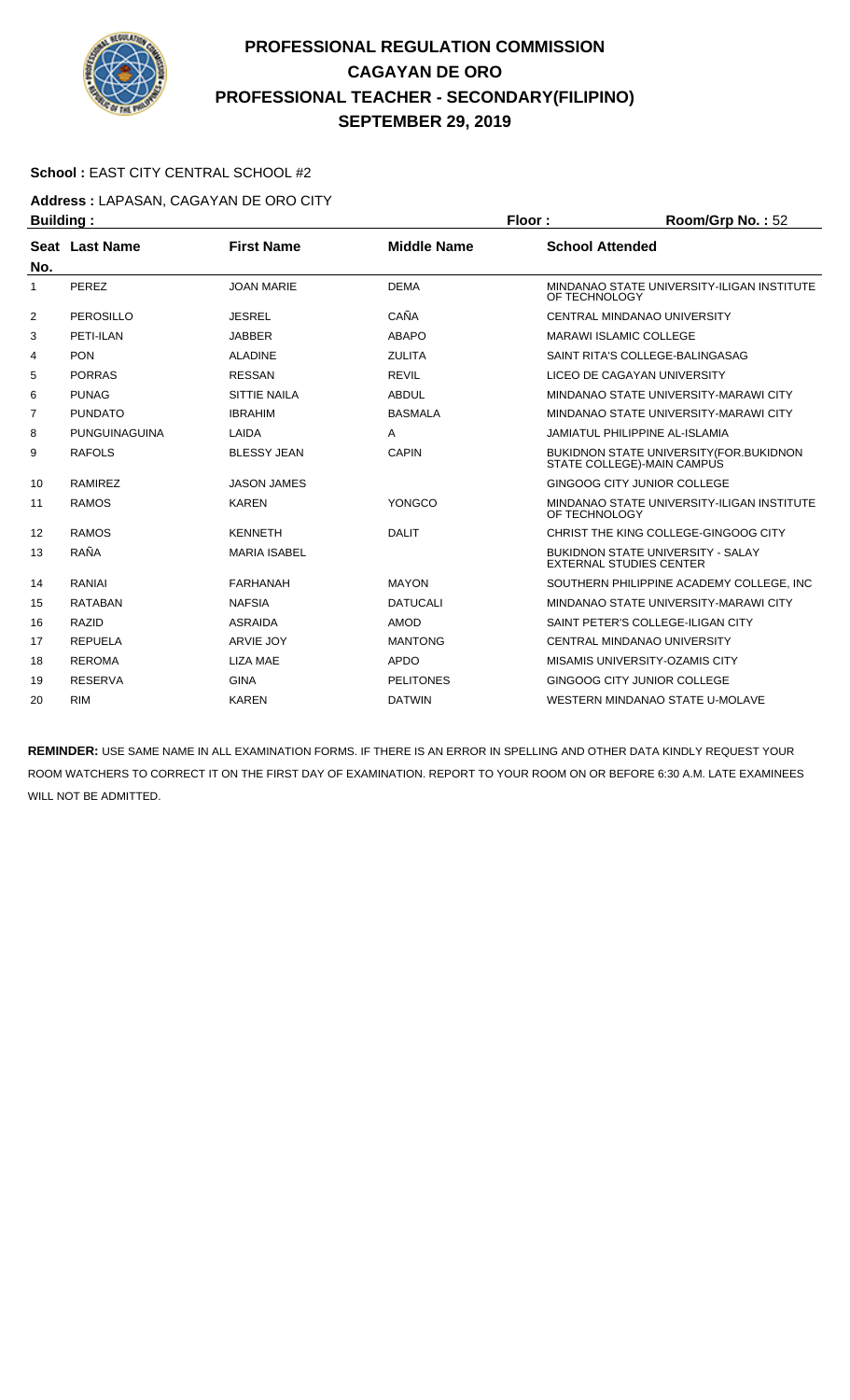

#### **School :** EAST CITY CENTRAL SCHOOL #2

**Address :** LAPASAN, CAGAYAN DE ORO CITY

| <b>Building:</b> |                  |                   |                      | Floor:                 | Room/Grp No.: 53                                                              |
|------------------|------------------|-------------------|----------------------|------------------------|-------------------------------------------------------------------------------|
|                  | Seat Last Name   | <b>First Name</b> | <b>Middle Name</b>   | <b>School Attended</b> |                                                                               |
| No.              |                  |                   |                      |                        |                                                                               |
| $\mathbf{1}$     | <b>RINABOR</b>   | <b>EZNEAH</b>     | <b>MIKUNUG</b>       |                        | MINDANAO STATE UNIVERSITY-MARAWI CITY                                         |
| 2                | <b>ROCAMORA</b>  | <b>GREGGY</b>     | <b>FELECIANO</b>     |                        | <b>TAGOLOAN COMMUNITY COLLEGE</b>                                             |
| 3                | <b>ROJAS</b>     | <b>DOMINIQUE</b>  | <b>OGUINGAY</b>      |                        | GINGOOG CITY JUNIOR COLLEGE                                                   |
| 4                | <b>ROLDAN</b>    | <b>CARLA JEAN</b> | <b>SEQUIÑA</b>       |                        | CENTRAL MINDANAO UNIVERSITY                                                   |
| 5                | <b>ROSALINDA</b> | <b>ROSELYN</b>    | <b>BAUSING</b>       |                        | CHRIST THE KING COLLEGE-GINGOOG CITY                                          |
| 6                | <b>ROSIOLADO</b> | <b>REAN</b>       | <b>DELOS ANGELES</b> |                        | GINGOOG CITY JUNIOR COLLEGE                                                   |
| 7                | <b>RULE</b>      | <b>LOREN</b>      | <b>SUMAGANG</b>      |                        | <b>BUKIDNON STATE UNIVERSITY (FOR.BUKIDNON)</b><br>STATE COLLEGE)-MAIN CAMPUS |
| 8                | SABANAL          | <b>LORIELYN</b>   | <b>SAYCON</b>        | MATI(JHCPC)            | JOSEFINA H. CERILLES STATE COLLEGE-MAIN-                                      |
| 9                | <b>SABANTO</b>   | <b>VIVIAN</b>     | <b>CINSO</b>         |                        | GINGOOG CITY JUNIOR COLLEGE                                                   |
| 10               | <b>SAIDAR</b>    | NOR-ANISAH        | <b>SENENA</b>        |                        | MINDANAO STATE UNIVERSITY-MARAWI CITY                                         |
| 11               | <b>SAJULAN</b>   | <b>JOAN</b>       | <b>LAGO</b>          |                        | LICEO DE CAGAYAN UNIVERSITY                                                   |
| 12               | <b>SALASAYO</b>  | <b>DONNA MAE</b>  | <b>GUILLERMO</b>     |                        | THE NEW EL SALVADOR COLLEGES                                                  |
| 13               | <b>SALCEDO</b>   | <b>EUNICE</b>     | <b>MATA</b>          |                        | <b>TAGOLOAN COMMUNITY COLLEGE</b>                                             |
| 14               | <b>SALEH</b>     | <b>HANIYA</b>     | <b>PACALNA</b>       |                        | MINDANAO STATE UNIVERSITY-MARAWI CITY                                         |
| 15               | <b>SALIC</b>     | <b>HASMIN</b>     | <b>MOWA</b>          |                        | MINDANAO STATE UNIVERSITY-MARAWI CITY                                         |
| 16               | <b>SALIM</b>     | <b>AMANAH</b>     | <b>BILAO</b>         |                        | MINDANAO STATE UNIVERSITY-MARAWI CITY                                         |
| 17               | <b>SAMSON</b>    | <b>NICO</b>       | <b>CABELTIS</b>      |                        | GINGOOG CITY JUNIOR COLLEGE                                                   |
| 18               | <b>SANCHEZ</b>   | <b>MAIDA</b>      | <b>NERI</b>          |                        | <b>BUKIDNON STATE UNIVERSITY (FOR.BUKIDNON)</b><br>STATE COLLEGE)-MAIN CAMPUS |
| 19               | SANICO           | <b>MICHELLE</b>   | <b>CANUBAS</b>       | COLL.)                 | CAPITOL UNIVERSITY (for.CAGAYAN CAPITOL                                       |
| 20               | <b>SARABIA</b>   | <b>CZARHINNE</b>  | <b>FUENTES</b>       |                        | WESTERN MINDANAO STATE U-MOLAVE                                               |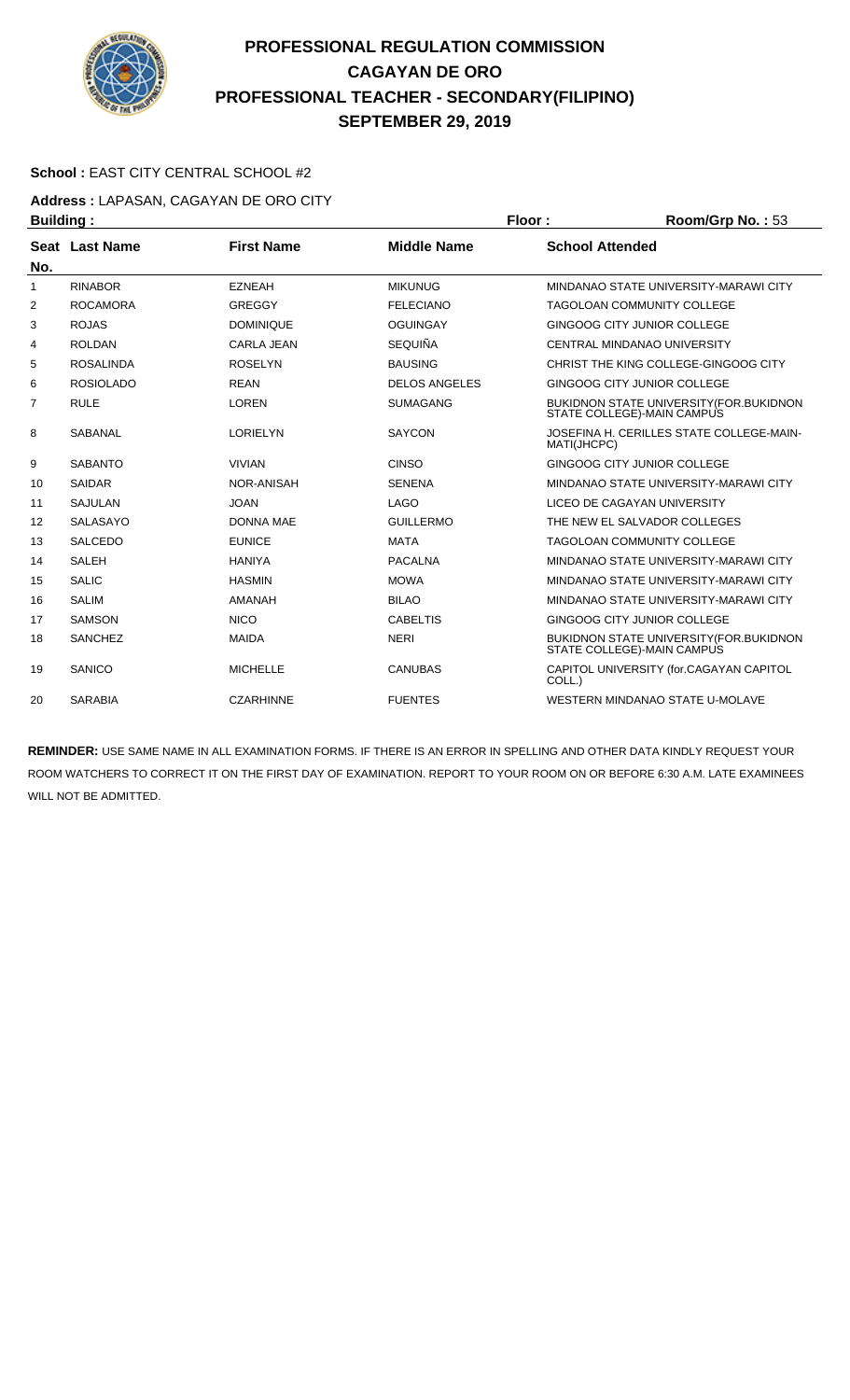

#### **School :** EAST CITY CENTRAL SCHOOL #2

**Address :** LAPASAN, CAGAYAN DE ORO CITY

| <b>Building:</b> |                 |                       |                    | Floor:                 | Room/Grp No.: 54                                                               |
|------------------|-----------------|-----------------------|--------------------|------------------------|--------------------------------------------------------------------------------|
|                  | Seat Last Name  | <b>First Name</b>     | <b>Middle Name</b> | <b>School Attended</b> |                                                                                |
| No.              |                 |                       |                    |                        |                                                                                |
| 1                | <b>SARIP</b>    | <b>JUNAIPHA</b>       | <b>ISMAEL</b>      |                        | <b>BALABAGAN TRADE SCHOOL</b>                                                  |
| $\overline{2}$   | <b>SARIP</b>    | <b>KARIM</b>          | <b>MACAPUNDAG</b>  |                        | CALI PARAMEDICAL COLLEGE FOUNDATION                                            |
| 3                | SAYO            | <b>SARAH MAY</b>      | <b>GALVEZ</b>      |                        | SAINT RITA'S COLLEGE-BALINGASAG                                                |
| 4                | <b>SESALDO</b>  | <b>NIKKI KIMBERLY</b> | <b>ABINES</b>      |                        | <b>FATIMA COLLEGE OF CAMIGUIN</b>                                              |
| 5                | <b>SIHAGAN</b>  | <b>HERMIEZA</b>       | <b>MANTIZA</b>     |                        | <b>BUKIDNON STATE UNIVERSITY (FOR. BUKIDNON)</b><br>STATE COLLEGE)-MAIN CAMPUS |
| 6                | <b>SIMBULAS</b> | <b>CHRISTHELJANE</b>  | <b>ARIES</b>       |                        | CENTRAL MINDANAO UNIVERSITY                                                    |
| $\overline{7}$   | <b>SOHENTO</b>  | <b>ZYRA GRACE</b>     | <b>TIGUMAN</b>     |                        | <b>BUKIDNON STATE UNIVERSITY (FOR.BUKIDNON</b><br>STATE COLLEGE)-MAIN CAMPUS   |
| 8                | <b>SOLDE</b>    | <b>ROVIE ANN</b>      | <b>MOLO</b>        |                        | <b>TAGOLOAN COMMUNITY COLLEGE</b>                                              |
| 9                | <b>SOTTO</b>    | <b>YNAH</b>           | <b>ESTENZO</b>     |                        | ILIGAN MEDICAL CENTER COLLEGE, INC.                                            |
| 10               | <b>SUAREZ</b>   | <b>MARGIE</b>         | <b>BARON</b>       |                        | GINGOOG CITY JUNIOR COLLEGE                                                    |
| 11               | <b>SUAREZ</b>   | <b>TEODORO JR</b>     | CAMOT              |                        | <b>BUKIDNON STATE UNIVERSITY (FOR. BUKIDNON)</b><br>STATE COLLEGE)-MAIN CAMPUS |
| 12               | <b>SUBRADO</b>  | <b>JAY LORD</b>       | <b>DAPITAN</b>     | SALLE)                 | LA SALLE UNIVERSITY (for.IMMA.CONCEPCION-LA                                    |
| 13               | <b>SUELLO</b>   | <b>JICELLE</b>        | <b>BAHIAN</b>      | COLL.)                 | CAPITOL UNIVERSITY (for.CAGAYAN CAPITOL                                        |
| 14               | <b>SUNGKIT</b>  | <b>HANNAH FAY</b>     | <b>BUCLASAN</b>    |                        | BUKIDNON STATE UNIVERSITY (FOR. BUKIDNON<br>STATE COLLEGE)-MAIN CAMPUS         |
| 15               | <b>TABANERA</b> | <b>JESAMIE</b>        | <b>TUBAL</b>       | MATI(JHCPC)            | JOSEFINA H. CERILLES STATE COLLEGE-MAIN-                                       |
| 16               | <b>TADLE</b>    | <b>VICAR LOREN</b>    |                    |                        | <b>CENTRAL MINDANAO UNIVERSITY</b>                                             |
| 17               | <b>TAGALA</b>   | <b>ANALYN</b>         | <b>PALANAS</b>     | SALLE)                 | LA SALLE UNIVERSITY (for.IMMA.CONCEPCION-LA                                    |
| 18               | <b>TAGARAO</b>  | <b>JEAN</b>           | <b>LLORENTE</b>    |                        | <b>TAGOLOAN COMMUNITY COLLEGE</b>                                              |
| 19               | <b>TAGUBASE</b> | <b>JOE ANN</b>        | <b>BAJAO</b>       |                        | <b>TAGOLOAN COMMUNITY COLLEGE</b>                                              |
| 20               | <b>TAKIANG</b>  | <b>CLARISSA MAE</b>   | <b>TALUGCOS</b>    |                        | BUKIDNON STATE UNIVERSITY (FOR. BUKIDNON<br>STATE COLLEGE)-MAIN CAMPUS         |